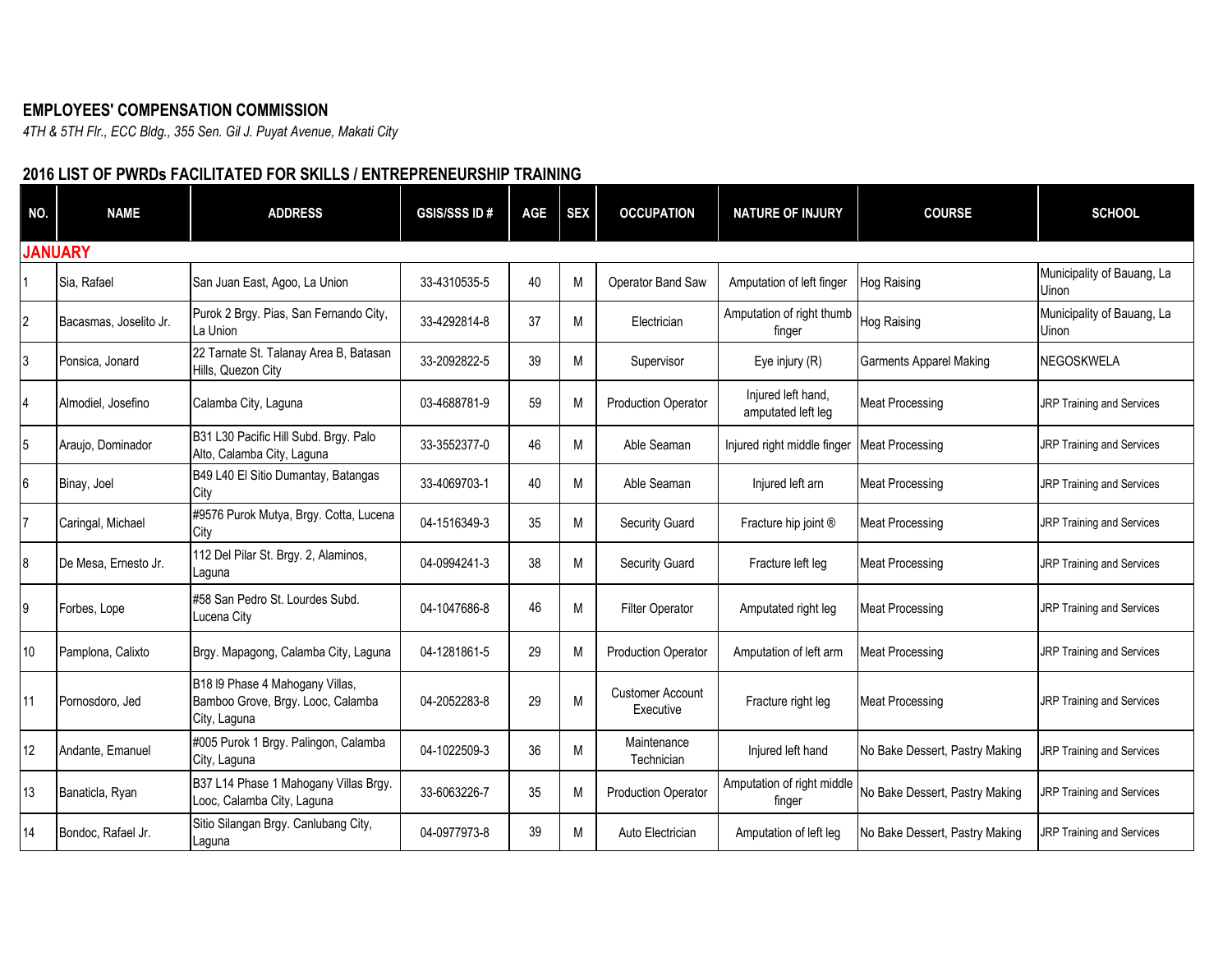| NO. | <b>NAME</b>           | <b>ADDRESS</b>                                                       | <b>GSIS/SSS ID#</b> | AGE | <b>SEX</b> | <b>OCCUPATION</b>          | <b>NATURE OF INJURY</b>              | <b>COURSE</b>                                               | <b>SCHOOL</b>                    |
|-----|-----------------------|----------------------------------------------------------------------|---------------------|-----|------------|----------------------------|--------------------------------------|-------------------------------------------------------------|----------------------------------|
| 15  | Raymundo, Arnel       | B11 L1 Phase 2A Banlic, Cabuyao,<br>Laguna                           | 04-2620620-0        | 21  | M          | <b>Production Operator</b> | Amputated right hand                 | No Bake Dessert, Pastry Making                              | <b>JRP Training and Services</b> |
| 16  | Orlanda, Sheila Marie | L2 B4A Milano St. Amare Homes<br>Darasa, Tanauan City, Batangas      | 04-2070195-0        | 29  | F          | Administrative staff       | Fractured right leg                  | No Bake Dessert, Pastry Making                              | JRP Training and Services        |
| 17  | Ympal, Dante          | B22 L4 Phase 2A Mahogany Villas, Looc,<br>Calamba City, Laguna       | 33-2130699-8        | 39  | M          | Security Guard             | Injured left leg                     | No Bake Dessert, Pastry Making                              | JRP Training and Services        |
| 18  | Tianga, Daniel Sr.    | Palpatogan, Paco, Mankayan, Benguet                                  | 01-0862235-1        | 51  | M          | Surveyor                   | L3, injured right leg &both<br>ribs  | Mushroom Production                                         | <b>Benguet Statte University</b> |
| 19  | Memeg, Ulysiss        | Bua, Tuding, Itugon, Benguet                                         | 01-0743241-6        | 48  | M          | <b>Plant Mechanic</b>      | Above elbow amputation<br>(L)        | Mushroom Production                                         | <b>Benguet Statte University</b> |
|     | <b>FEBRUARY</b>       |                                                                      |                     |     |            |                            |                                      |                                                             |                                  |
| 20  | Viernes, Danilo       | 1575 Bato bato St. Unit 5 Purok 6 Brgy.<br>Commonwealth, Quezon City | 03-4674237-8        | 56  | M          | Security Guard             | Injured left hip                     | Cellphone Repair                                            | <b>NEGOSKWELA</b>                |
| 21  | Samañon, Norjean      | Purok I Camp Vicente Lim, Mayapa,<br>Calamba, Laguna                 | 07-1735176-7        | 38  | M          | Line Leader                | Amputation of right hand             | <b>Meat Processing</b>                                      | <b>JRP Training and Services</b> |
| 22  | Garrido, Jaime        | B25 L40 Southville I Brgy. Marinig,<br>Cabuyao, Laguna               | 03-6670265-7        | 52  | M          | <b>Production Operator</b> | Amputation of right thumb<br>finger  | <b>Meat Processing</b>                                      | <b>JRP Training and Services</b> |
| 23  | Bernardos, Maximo     | 115 Brgy. San Antonio, Santo Tomas,<br>Batangas                      | 03-2388334-4        | 66  | M          | Company Drvier             | Injured right hand                   | <b>Meat Processing</b>                                      | <b>JRP Training and Services</b> |
| 24  | Desacado, Ronald      | B4 L3 Bougainvilla Homes, Banadero,<br>Calamba, Laguna               | 33-7919319-5        | 35  | M          | Able Seaman                | Injured right hand                   | Small Business Management and<br><b>Financial Awareness</b> | DOLE IV-A and NRCO               |
| 25  | Landicho, Ricardo     | 26A Locomotive Canlubang, Laguna                                     | 04-1713921-8        | 33  | M          | <b>Production Operator</b> | Amputation of right middle<br>finger | Meat Processing                                             | <b>JRP Training and Services</b> |
| 26  | Matugas, Norbello     | Purok 3 Mabolo St. Bejasa Compound<br>Brgy. Parian, Calamba, Laguna  | 04-1050054-3        | 38  | M          | <b>Production Operator</b> | Injured left leg and hip             | <b>Meat Processing</b>                                      | JRP Training and Services        |
| 27  | Rañada, Mharco        | Phase2 B6 L7 St. Joseph 7 Village Brgy.<br>Marinig, Cabuyao, Laguna  | 04-1767481-2        | 31  | M          | Security Guard             | Injured left leg                     | <b>Meat Processing</b>                                      | <b>JRP Training and Services</b> |
| 28  | Simbahan, Jason       | 51 Zone 1 Brgy. Banadero, Tanauan<br>City, Batangas                  | 04-2304805-0        | 23  | M          | <b>Production Operator</b> | Injured left arn                     | Shielded Metal Arc Welding                                  | TESDA 4A                         |
| 29  | Jalbuna, Jeymar       | Barandal, Calamba City                                               | 33-8042340-5        | 32  | M          | <b>Production Operator</b> | Injured left arn                     | Shielded Metal Arc Welding                                  | TESDA 4A                         |
| 30  | Enallo, Marjorie      | Rinbow St. Red V, Lucena City                                        | 04-1869369-5        | 34  | M          | Machinist                  | Amputation of 2nd digit<br>finger    | Machining Course                                            | TESDA 4A                         |
| 31  | Selda, Carlito Jr.    | 109 Dimayuga St. Brgy. 4 Tanauan City,<br>Batangas                   | 33-4978021-1        | 37  | M          | <b>Erector Welder</b>      | Injured both legs                    | Computer Literary Training                                  | TESDA 4A                         |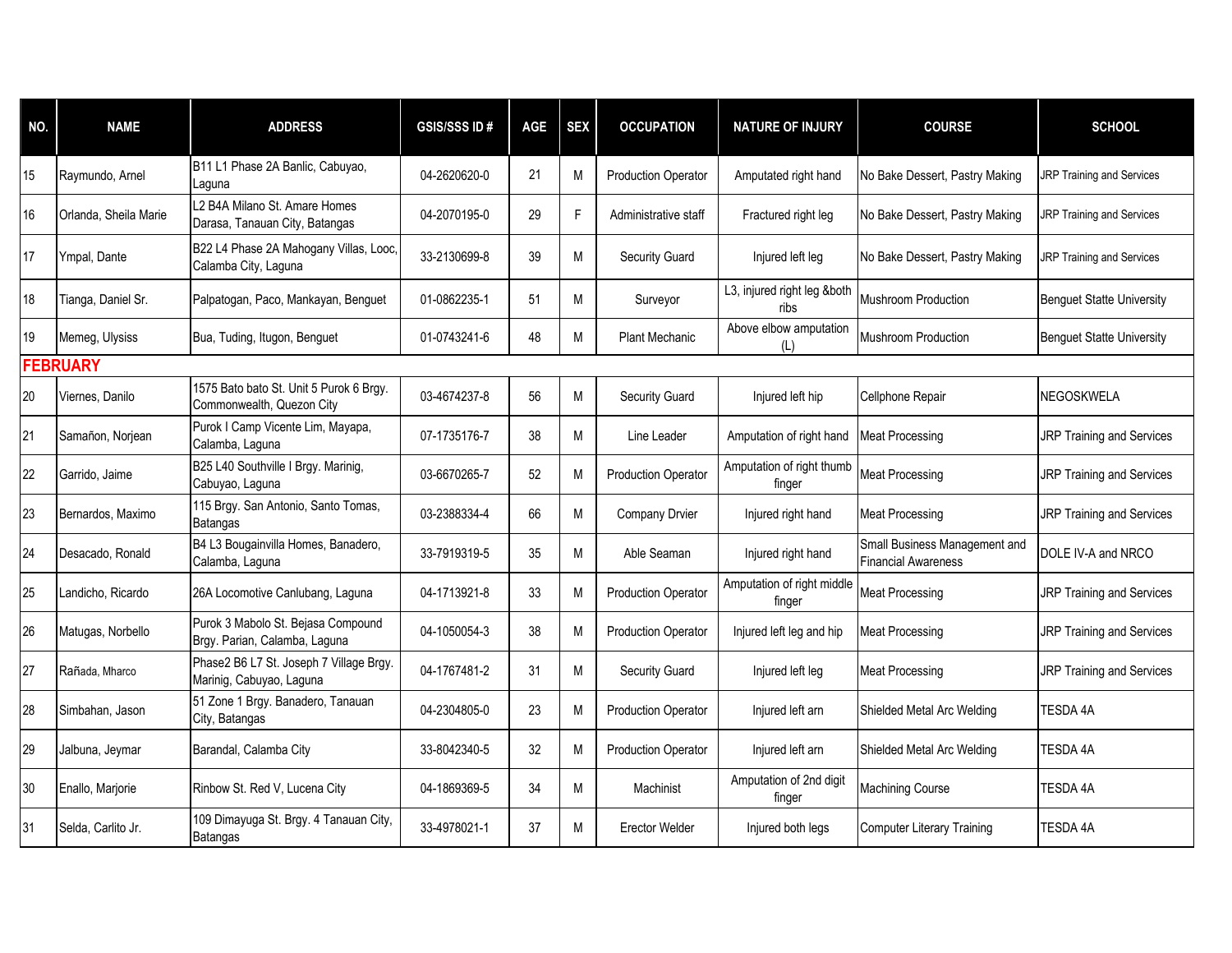| NO.          | <b>NAME</b>             | <b>ADDRESS</b>                                              | <b>GSIS/SSS ID#</b> | AGE | <b>SEX</b> | <b>OCCUPATION</b>             | <b>NATURE OF INJURY</b>                              | <b>COURSE</b>                                   | <b>SCHOOL</b>                                                                |
|--------------|-------------------------|-------------------------------------------------------------|---------------------|-----|------------|-------------------------------|------------------------------------------------------|-------------------------------------------------|------------------------------------------------------------------------------|
| 32           | Daitol, Delfin          | 262 Kalipayan, Tacloban City                                | 06-0396775-7        | 58  | M          | Ordinary Sailor               | Amputation of 3r, 4th & 5th<br>fingers (L)           | Orientation for Livelihood on Rice<br>Retailing | NFA Regional Office 8                                                        |
| 33           | Cinco, Eduardo          | Poblacion District 3 McArthur, Leyte                        | 06-1464745-1        | 48  | M          | <b>Bus Driver</b>             | Injured right knee and left<br>leg                   | Orientation for Livelihood on Rice<br>Retailing | NFA Regional Office 8                                                        |
| 34           | Jayan, lan              | Brgy. 36-A B12 L7 Imelda Village,<br><b>Tacloban City</b>   | 06-2642415-4        | 32  | M          | Meter Calibrator              | Left clavicle fracture                               | Orientation for Livelihood on Rice<br>Retailing | NFA Regional Office 8                                                        |
| 35           | Garado, Vincent Francis | B66 Purok Narra, Anibong, Tacloban City                     | 06-2709562-1        | 33  | M          | Glass Installer and<br>Cutter | Injured right arm and chest                          | Orientation for Livelihood on Rice<br>Retailing | NFA Regional Office 8                                                        |
| 36           | Santos, Constantine     | Purok 6 Brgy. 67 Anibong, Tacloban City                     | 0111-3823502-1      | 28  | M          | Service Crew                  | Injured right hand                                   | Orientation for Livelihood on Rice<br>Retailing | NFA Regional Office 8                                                        |
| 37           | Rafales, Messy Rose     | Brgy 87 Manlurip, San Jose, Tacloba City                    | 06-3530324-0        | 23  | F          | Sales Engineer                | Multiple abrasion on face;<br>dislocated-repair nose | Orientation for Livelihood on Rice<br>Retailing | NFA Regional Office 8                                                        |
| 38           | Cabus, Rex              | San Diego St. Burauen, Leyte                                | 06-1770732-7        | 38  | M          | Disconnection Head            | Electrocuted foot                                    | Orientation for Livelihood on Rice<br>Retailing | NFA Regional Office 8                                                        |
| 39           | Urbano, Rolly           | Phase 15 Upper Mandacpan San<br>Vicente, Butuan City        | 08-1884587-1        | 22  | M          | Machine Jumpiong<br>Saw       | Amputation of right index<br>finger                  | Driving NC II                                   | Jackridz Driving School                                                      |
| 40           | Dando, Jay-arr          | Golden Ribbon F. Durano St. Butuan City                     | 08-1582895-6        | 30  | M          | Welder                        | Burn injury                                          | Driving NC II                                   | Jackridz Driving School                                                      |
| 41           | Abalicio, Ramil         | B16 L8 Northville I B Punturin Valenzuela<br>City           | 34-1954186-9        | 24  | M          | Machine Operator              | Fracture right thumb                                 | Driving                                         | <b>Smart Driving School</b>                                                  |
| 42           | Lauron, William         | F. Palmares Sr. St. Passi City, Iloilo                      | 33-4343240-0        | 39  | M          | Oiler                         | Lumbar spine injury                                  | Swine Production Seminar                        | Municipality of Passi City,<br><b>Iloilo</b>                                 |
| 43           | Ocampo, Eliza           | 688 Quezon Ave. San Fernando City, La<br>Union              | 01-1154305-8        | 42  | F          | Cahier                        | Injured right arm                                    | <b>Driving Course</b>                           | Central Ilocandia College of<br>Science and Technology                       |
| 44           | Marquez, Allan          | Pias Purok 3 City of San Fernando City,<br>La Union         | 01-1033305-2        | 40  | м          | Salesman                      | Abrasion on face                                     | <b>Driving Course</b>                           | Central Ilocandia College of<br>Science and Technology                       |
| 45           | Areola, Esteban         | Calincamasan San Juan, La Union                             | 01-1259474-7        | 38  | M          | Salesman                      | Abrasion on face and both<br>hands                   | <b>Driving Course</b>                           | Central Ilocandia College of<br>Science and Technology                       |
| <b>MARCH</b> |                         |                                                             |                     |     |            |                               |                                                      |                                                 |                                                                              |
| 46           | Carmelo, Junwil         | 0299 Purok Ling-Lingay Brgy.<br>Malacampa, Camiling, Tarlac | 02-2521885-5        | 23  | M          | Armor Van Driver              | Amputation of both legs                              | <b>CCTV Operator Seminar</b>                    | Philippine Security and Safety<br><b>Professional Practitioner</b><br>Assoc. |
| 47           | Villanueva, Wilfredo    | 29 Coleta St. Alicate Homes. Valenzuela<br>City             | 03-4041432-7        | 56  | M          | Steward                       | Cardiovascular Accident                              | Driving                                         | St. Peter Velle Technical<br><b>Training Center</b>                          |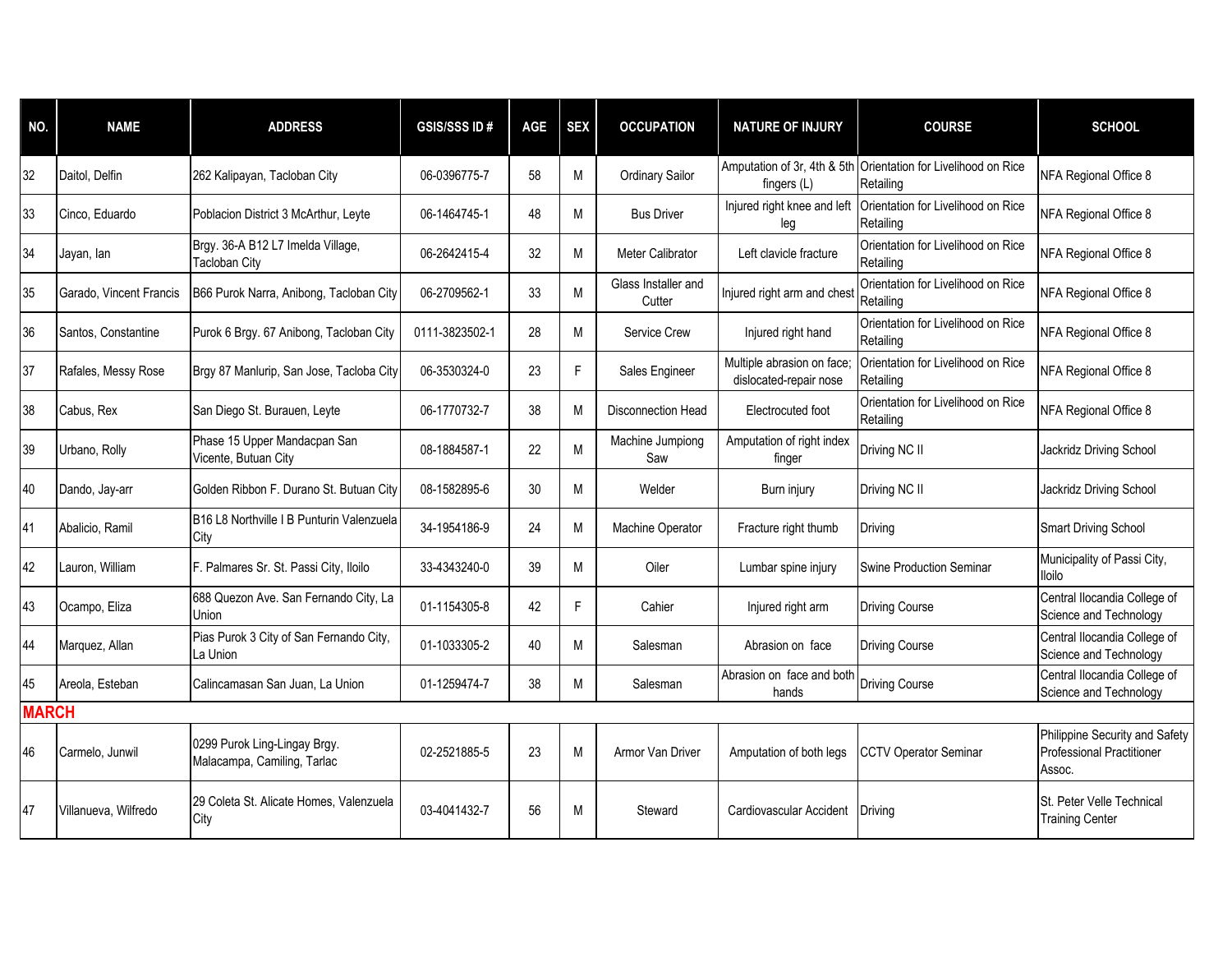| NO. | <b>NAME</b>          | <b>ADDRESS</b>                                                | <b>GSIS/SSS ID#</b> | <b>AGE</b> | <b>SEX</b> | <b>OCCUPATION</b>          | <b>NATURE OF INJURY</b>                 | <b>COURSE</b>                                                                         | <b>SCHOOL</b>                |
|-----|----------------------|---------------------------------------------------------------|---------------------|------------|------------|----------------------------|-----------------------------------------|---------------------------------------------------------------------------------------|------------------------------|
| 48  | Macapagong, Alton    | Phase 5 Knights of Columbus Brgy. San<br>Roque, Antipolo City | 07-1343277-4        | 49         | M          | Cargo Checker              | Fracture leg                            | Electronic Technology                                                                 | <b>Skill Power Institute</b> |
| 49  | Bruas, Elmer         | P-5 Brgy. Marcos, magallanes, Agusan<br>del Norte             | 08-1390836-0        | 38         | M          | Fire Safety Team<br>Leader | Fracture right arm                      | <b>Piggery Livelihood Training</b>                                                    | B-Meg-Butuan City            |
| 50  | Barcelon, Irwin      | Phase 6A Brgy. Mahogany, Butuan City                          | 06-1816294-5        | 38         | M          | Welder                     | Minor cut of little finger              | <b>Piggery Livelihood Training</b>                                                    | B-Meg-Butuan City            |
| 51  | Pabia, Real          | Sta. Ana, Tubay, Agusan del Norte                             | 08-544881-5         | 29         | M          | <b>Machine Cleaner</b>     | Injury of right arm                     | <b>Piggery Livelihood Training</b>                                                    | B-Meg-Butuan City            |
| 52  | Macao, Rene          | P-6 Dalingdingan, Pinamanculan,<br>Bancasi, Butuan City       | 34-2948715-9        | 25         | M          | Wood Cutter                | Amputation of right four<br>fingers     | Piggery Livelihood Training                                                           | B-Meg-Butuan City            |
| 53  | Caidlang, Bernard    | P-8 Triangulo, Nasipi, Agusan del Norte                       | 08-1492063-5        | 31         | M          | Lathe Supervisor           | Fracture of right thigh                 | <b>Piggery Livelihood Training</b>                                                    | B-Meg-Butuan City            |
| 54  | Loquete, Temoteo Jr. | Tagcatong, Carmen, Agusan del Norte                           | 05-0508690-2        | 60         | M          | Spreader Operator          | Burn injury                             | Piggery Livelihood Training                                                           | B-Meg-Butuan City            |
| 55  | Caitum, Jasper       | P-2 La Fraternidad, Tubay, Agusan del<br>Norte                | 09-2744405-3        | 29         | M          | Seman-Oiler                | Amputation of index finger              | Piggery Livelihood Training                                                           | B-Meg-Butuan City            |
| 56  | Abarquez, Panchito   | P-3 Ampayon, Butuan City                                      | 08-0427709-7        | 60         | M          | Machinist                  | Injury of left forefinger               | <b>Piggery Livelihood Training</b>                                                    | B-Meg-Butuan City            |
| 57  | Hoyohoy, Melchor     | P-5A Putting Bato, Pinamanculan,<br>Bancasi, Butuan City      | 08-1456600-2        | 33         | M          | Caretaker                  | Spinal Cord Injury                      | <b>Piggery Livelihood Training</b>                                                    | B-Meg-Butuan City            |
| 58  | Ombrero, Nelson      | P-1 Agong-ong, Buenavista, Agusan del<br>Norte                | 06-0971024-1        | 49         | M          | Fire Stocker               | Fracture of left hip                    | <b>Piggery Livelihood Training</b>                                                    | B-Meg-Butuan City            |
| 59  | Danao, Pantaleon     | Centro, Solana, Cagayan                                       | 01-1897547-0        | 28         | M          | Baker                      | Amputation of middle and<br>ring finger | <b>Entrepreneurial Development</b><br>Training on Small Business<br>Management        | DTI-RO <sub>2</sub>          |
| 60  | Beronilla, Romel     | T. Gomez St. River side Centro 10<br>Tuguegarao City          | 01-2134661-4        | 26         | M          | Pump Attendant             | Amputation of right thumb<br>toe        | <b>Entrepreneurial Development</b><br><b>Training on Small Business</b><br>Management | DTI-RO <sub>2</sub>          |
| 61  | Ledesma, Gerry       | Zone 7 Andarayan North, Solana,<br>Cagayan                    | 01-2264139-2        | 23         | M          | Convenience<br>Personnel   | Right hand fracture                     | <b>Entrepreneurial Development</b><br><b>Training on Small Business</b><br>Management | DTI-RO <sub>2</sub>          |
| 62  | Dayrit, Annalissa    | 5 Kalaw St. San Gabriel, Tuguegarao<br>City                   | 01-1159807-4        | 46         | F          | Lotto Operator             | Left hand fracture                      | <b>Entrepreneurial Development</b><br><b>Training on Small Business</b><br>Management | DTI-RO2                      |
| 63  | Mallillin, Isidro    | 121 A. Padilla St. Pallua Sur,<br>Tuguegarao City             | 01-1221414-0        | 43         | M          | Maintenance                | Injured right arm                       | <b>Entrepreneurial Development</b><br><b>Training on Small Business</b><br>Management | DTI-RO <sub>2</sub>          |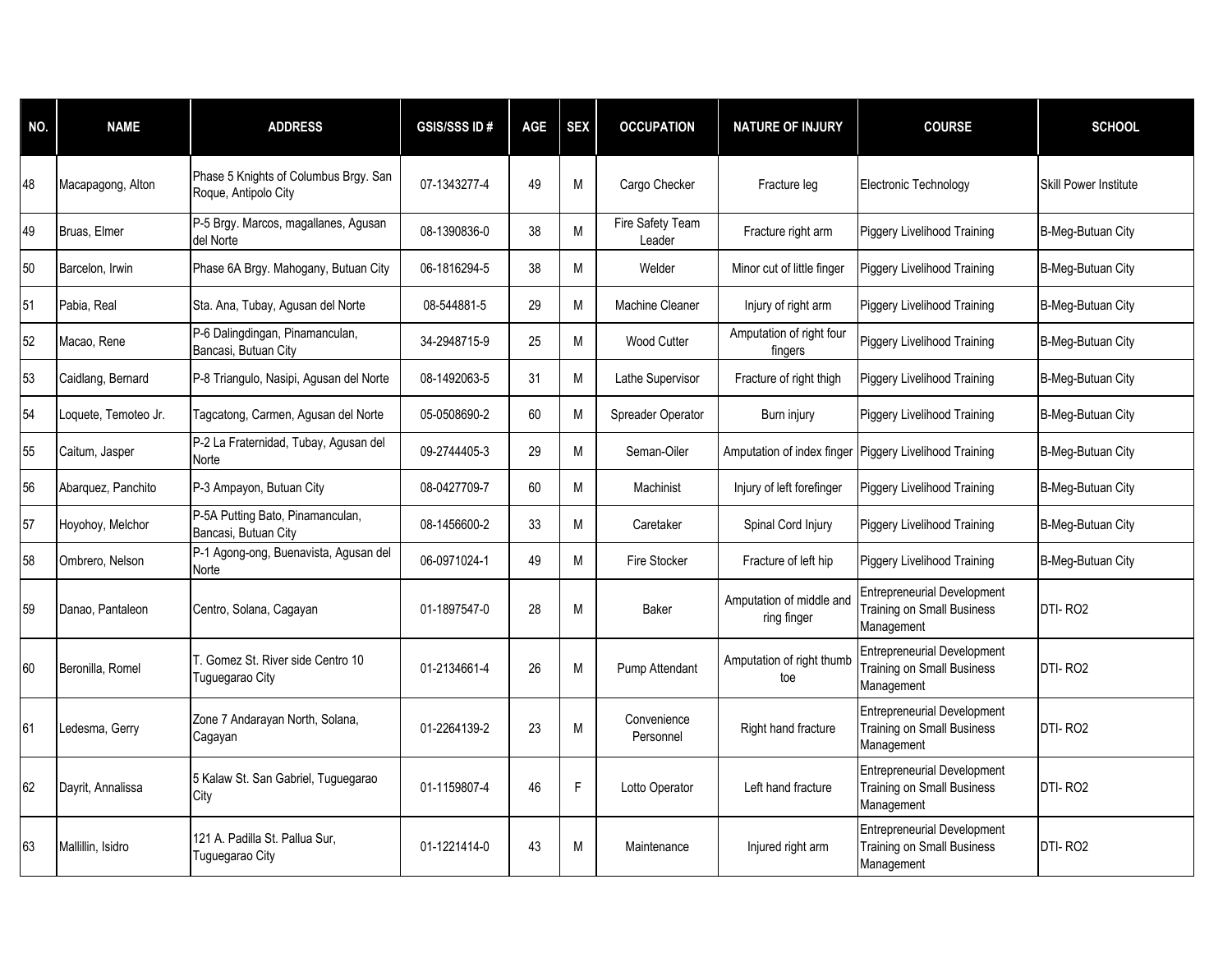| NO.          | <b>NAME</b>           | <b>ADDRESS</b>                                                   | <b>GSIS/SSS ID#</b> | <b>AGE</b> | <b>SEX</b> | <b>OCCUPATION</b>            | <b>NATURE OF INJURY</b>                    | <b>COURSE</b>                                                                         | <b>SCHOOL</b>                                             |
|--------------|-----------------------|------------------------------------------------------------------|---------------------|------------|------------|------------------------------|--------------------------------------------|---------------------------------------------------------------------------------------|-----------------------------------------------------------|
| <b>APRIL</b> |                       |                                                                  |                     |            |            |                              |                                            |                                                                                       |                                                           |
| 64           | Anasan, Jonjon        | Dacudac, Tadian, Mountain Province                               | 01-1925814-1        | 34         | M          | <b>Lead Miner</b>            | Injured 2nd, 3rd 4th digit                 | Automotive Troubleshooting &<br>Driving                                               | <b>BSBT College</b>                                       |
| 65           | Tagpeo, Edmunido Jr.  | Guzman St. Happy Living, Pallua Sur,<br>Tuguegarao City, Cagayan | 01-1564861-6        | 43         | M          | Welder                       | Injured left leg                           | <b>Entrepreneurial Development</b><br><b>Training on Small Business</b><br>Management | DTI-RO <sub>2</sub>                                       |
| 66           | Arravez, Rolando Roly | 5 Carag St. Centro Enrile, Cagayan                               | 01-1930941-4        | 31         | M          | Credit Investigator          | Injured both legs                          | <b>Entrepreneurial Development</b><br><b>Training on Small Business</b><br>Management | DTI-RO <sub>2</sub>                                       |
| 67           | Zingapan, Robustiano  | 16 Bagay Rd. San Gabriel, Tuguegarao<br>City                     | 33-9750573-6        | 32         | M          | Machine Operator             | Amputation left middle and<br>point finger | <b>Entrepreneurial Development</b><br><b>Training on Small Business</b><br>Management | DTI-RO <sub>2</sub>                                       |
| 68           | Danga, John Alex      | Zone 2 Camasi, Penablanca, Cagayan                               | 01-2199616-1        | 29         | M          | <b>Electric Disconnector</b> | Injured right leg                          | <b>Entrepreneurial Development</b><br><b>Training on Small Business</b><br>Management | DTI-RO <sub>2</sub>                                       |
| 69           | Aggabao, Elmer        | 24 Tenerife St. Centro Norte.<br>Camalaniugan, Cagayan           | 01-0834304-1        | 44         | M          | <b>Truck Driver</b>          | Spinal Injury                              | <b>Entrepreneurial Development</b><br><b>Training on Small Business</b><br>Management | DTI-RO <sub>2</sub>                                       |
| 70           | Ragonjan, Jun-jun     | Brgy. Afunan Cabayu, Camalaniugan,<br>Cagayan                    | 01-1589083-3        | 35         | M          | Conductor                    | Amputation of both legs                    | <b>Entrepreneurial Development</b><br>Training on Small Business<br>Management        | DTI-RO <sub>2</sub>                                       |
| 71           | Escuadro, Jendrito    | Madre Compound, Recodo, Zamboanga<br>City                        | 33-8718844-8        | 33         | M          | Log Rounder Operator         | Amputation of intedrior 4th<br>digit, L    | Shielded Metal Arc Welding NC II                                                      | Western Mindanao State<br>University                      |
| 72           | Manongson, Lito       | Busugan, Patalon, Zamboanga City                                 | 10-0983392-1        | 29         | М          | Machine Operator             | Amputation of right thumb                  | Refrigeration and Airconditioning<br>Services NC II                                   | Western Mindanao State<br>University                      |
| 73           | Manibog, Arnold       | Brgy. Catayuan, Llalo, Cagayan                                   | 01-0574914-3        | 52         | M          | <b>Bus Inspector</b>         | Fracture right shoulder                    | <b>Entrepreneurial Development</b><br><b>Training on Small Business</b><br>Management | DTI-RO <sub>2</sub>                                       |
| 74           | De Leon, Alejandro    | 2161 A Linao St. Malate Manila                                   | 03-63149212         | 53         | M          | Bosun                        | <b>Rotator Cuff Tear</b>                   | <b>Machinist Course</b>                                                               | Meralco Foundation, Inc.<br>(MFI)                         |
| 75           | Lomocso, Christy Sol  | P-1B Dream Village, Caloc-an,<br>Magallanes, Agusan del Norte    | 08-2321175-9        | 35         | F          | Marketing Officer            | Pott's Fracture (R)                        | Bookkeeping NC III                                                                    | <b>Father Saturnino Urios</b><br>College of Bayugan, Inc. |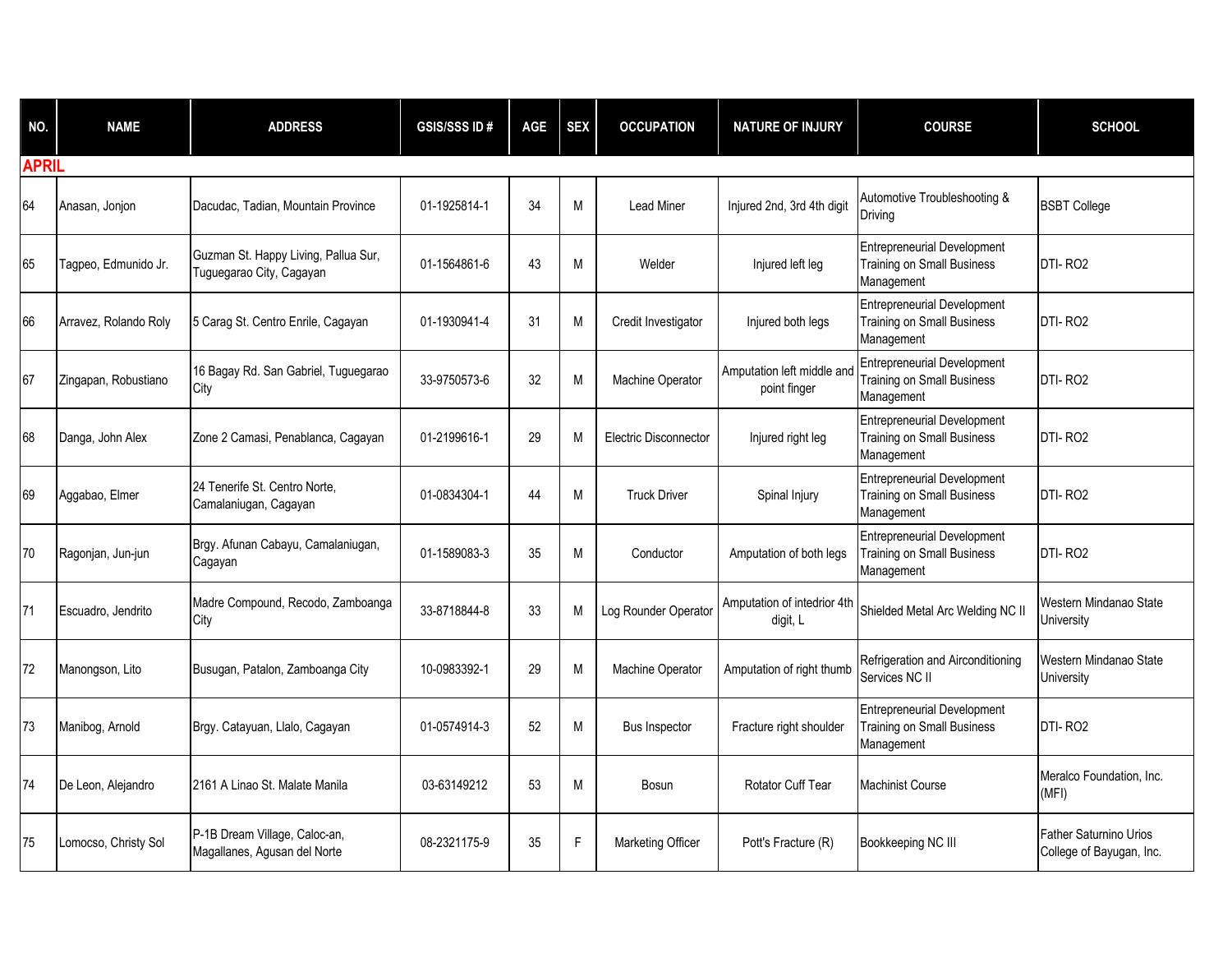| NO. | <b>NAME</b>            | <b>ADDRESS</b>                                           | <b>GSIS/SSSID#</b> | AGE | <b>SEX</b> | <b>OCCUPATION</b> | <b>NATURE OF INJURY</b>             | <b>COURSE</b>                                                            | <b>SCHOOL</b>         |
|-----|------------------------|----------------------------------------------------------|--------------------|-----|------------|-------------------|-------------------------------------|--------------------------------------------------------------------------|-----------------------|
| 76  | Go, Orlando            | Mahangin st. Bo. Peñafrancia Mayamot,<br>Antipolo City   | 33-2504320-2       | 43  | M          | Factory Worker    | arm                                 | Fractured Right Feet / Left Training on Home Care Products<br>for PWRD's | Conducted by DOST-NCR |
| 77  | Pantinople, Leo        | 808 Hanabar st. Dagupan, Tondo, Manila                   | 33-0755204-1       | 47  | M          |                   | Fracture Dislocation of<br>Lumbar   | Training on Home Care Products<br>for PWRD's                             | Conducted by DOST-NCR |
| 78  | Coronel, Romeo P.      | 267 1st st., G.P. Caloocan City                          | 33-29910703-0      | 46  | M          | Welder            | Fractured left lower leg            | Training on Home Care Products<br>for PWRD's                             | Conducted by DOST-NCR |
| 79  | Saguran, Melchor       | 116 1st st., Grace park, Caloocan City                   | 33-1866028-1       | 46  | M          | All around Worker | finger $(L)$                        | Fractured ring and middle Training on Home Care Products<br>for PWRD's   | Conducted by DOST-NCR |
| 80  | Natividad, Charlito A. | B16 L10 R3, Tierra Nova Bagumbong,<br>Caloocan City      | 03-7130919-7       | 53  | M          | Machine Operator  | Left hand                           | Training on Home Care Products<br>for PWRD's                             | Conducted by DOST-NCR |
| 81  | Lambatan, Expedito L.  | B27, L7, Bulduran 2, Bulihan, Silang,<br>Cavite          | 33-2446857-4       | 45  | M          | Electrician       | <b>Fractured left Knee</b>          | Training on Home Care Products<br>for PWRD's                             | Conducted by DOST-NCR |
| 82  | Eging, Wenston B.      | B63-418-Valdez st., upper Bicutan,<br><b>Taguig City</b> | 34-37433-548       | 28  | M          | Helper            | Amputation of above the<br>knee (L) | Training on Home Care Products<br>for PWRD's                             | Conducted by DOST-NCR |
| 83  | Taron, Charlie         | #25 ilang ilang st., Maricaban, Pasay                    | 08-1303126-6       | 36  | M          | Seaman            | Left index finger                   | Training on Home Care Products<br>for PWRD's                             | Conducted by DOST-NCR |
| 84  | Padon, Reymond         | B51C L19D Sap Sap st., Brgy. 8,<br>Caloocan City         | 34-0493510-5       | 29  | M          | Hatchman          | Fracture right upper joint<br>knee  | Training on Home Care Products<br>for PWRD's                             | Conducted by DOST-NCR |
| 85  | Yu, Chris Jefferson    | 991 Dagupan St., Tondo Manila                            | 33-8957288-7       | 31  | M          | Ordinary Seaman   | Fracture left hip joint             | Training on Home Care Products<br>for PWRD's                             | Conducted by DOST-NCR |
| 86  | Cultura, Wilfrido P.   | B-58 L-21 p-2, Upper Bicutan                             | 03-4063888-6       | 60  | M          | Seaman            | Fracture left knee                  | Training on Home Care Products<br>for PWRD's                             | Conducted by DOST-NCR |
| 87  | De Leon, Alejandro     | 2161-A Linao St., Malate, Manila                         | 03-6314021-2       | 54  | M          | <b>Bosun</b>      | Right shoulder                      | Training on Home Care Products<br>for PWRD's                             | Conducted by DOST-NCR |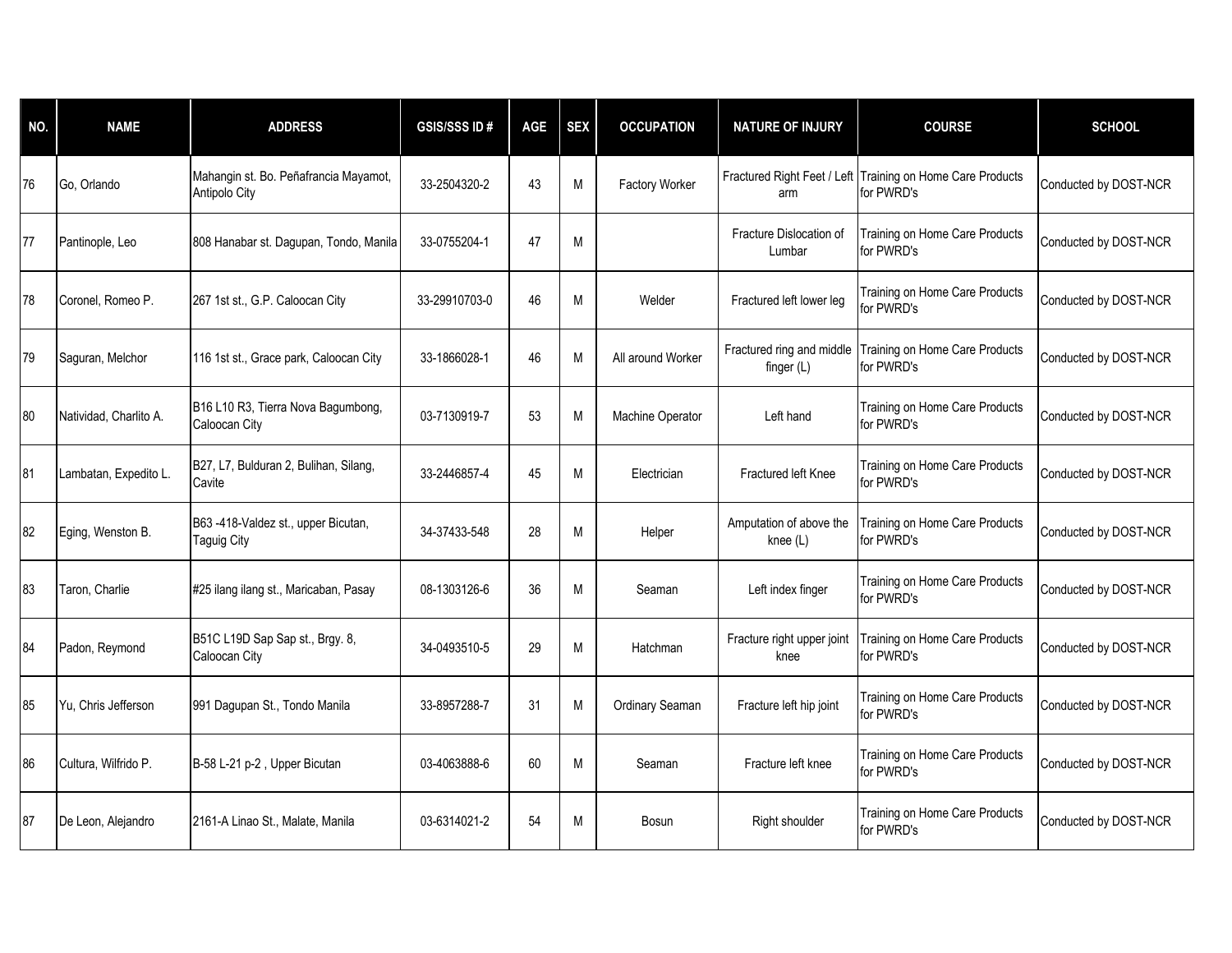| NO. | <b>NAME</b>                                 | <b>ADDRESS</b>                                         | <b>GSIS/SSSID#</b> | <b>AGE</b> | <b>SEX</b> | <b>OCCUPATION</b>         | <b>NATURE OF INJURY</b>                | <b>COURSE</b>                                | <b>SCHOOL</b>         |
|-----|---------------------------------------------|--------------------------------------------------------|--------------------|------------|------------|---------------------------|----------------------------------------|----------------------------------------------|-----------------------|
| 88  | Ruanto SR., Francisco F                     | 65 Ilang ilang St., Perez Meyc. City<br><b>Bulacan</b> | 03-7362339-2       | 53         | M          | Pump Man                  | Left shoulder                          | Training on Home Care Products<br>for PWRD's | Conducted by DOST-NCR |
| 89  | Dancel, Rosmelito                           | 1646 Sabis St. San Jose Patag, Sta<br>Maria Bulacan    | 03-4177630-7       | 60         | М          | Motor Man                 | Spinal cord L4 and L5                  | Training on Home Care Products<br>for PWRD's | Conducted by DOST-NCR |
| 90  | Mendoza, Arnel C.                           | V 5121 Sunny Villas Pearl st., East<br>Fairview, Q.C.  | 33-0093653-8       | 51         | M          | <b>Electrical Officer</b> | Lower back lumbar<br>spinned Cabral    | Training on Home Care Products<br>for PWRD's | Conducted by DOST-NCR |
| 91  | Mahinay, Rony                               | B7 - L5 St. Joseph Homes Gulod,<br>Cabuyao City        | 06-1665407-3       | 39         | M          | <b>Operation Manager</b>  | Amputation of 3 fingers left           | Training on Home Care Products<br>for PWRD's | Conducted by DOST-NCR |
| 92  | Salvador, Razel C.                          | 89-C Quezon St. Barrio Magsaysay<br>Tondo, Manila      | 33-6061861-8       | 39         | F          |                           | Fractured knee ligament,<br>Right knee | Training on Home Care Products<br>for PWRD's | Conducted by DOST-NCR |
| 93  | Aquino, Joselito                            | 17 Road Antonio Dal Val City                           | 33-9234461-7       | 29         | M          | Machine Operator          | Amputation of left thumb               | Training on Home Care Products<br>for PWRD's | Conducted by DOST-NCR |
| 94  | De Mesa, Ernesto Jr.                        | Alaminos, Laguna                                       | 04-0994241-3       | 39         | M          | <b>Security Guard</b>     | Fracture left leg                      | Training on Home Care Products<br>for PWRD's | Conducted by DOST-NCR |
| 95  | Maghinang, Maria Lorelie Sta Maria, Bulacan |                                                        | 03-8451507-5       | 53         | F          | Call Center Agent         | Vocal cord                             | Training on Home Care Products<br>for PWRD's | Conducted by DOST-NCR |
| 96  | Lingcallo, Johnny P.                        | Saint Pofer St., Brgy. Holy Spirit Q.C.                | 03-8860479-1       | 46         | M          | Audio Video Set Up        | Fractured left leg                     | Training on Home Care Products<br>for PWRD's | Conducted by DOST-NCR |
| 97  | Petere, Antonieto G.                        | 2061 Laser St. Sto. Nino Se Culdesac<br>Paranaque      | 33-5828658-6       | 42         | M          | Able Seaman               | Amputation of left arm                 | Training on Home Care Products<br>for PWRD's | Conducted by DOST-NCR |
| 98  | Pacpaco, Jimmy S.                           | A-66 1310 Garcia st. Tondo Manila                      | 33-2349876-5       | 42         | M          | Labor Traffic Officer     | Cardiovascular Accident                | Training on Home Care Products<br>for PWRD's | Conducted by DOST-NCR |
| 99  | Magrata, Ramil M.                           | 90 Tomas Claudio St., San Juan Morong<br>Rizal         | 33-0781744-3       | 48         | M          | Seaman                    | Low back pain                          | Training on Home Care Products<br>for PWRD's | Conducted by DOST-NCR |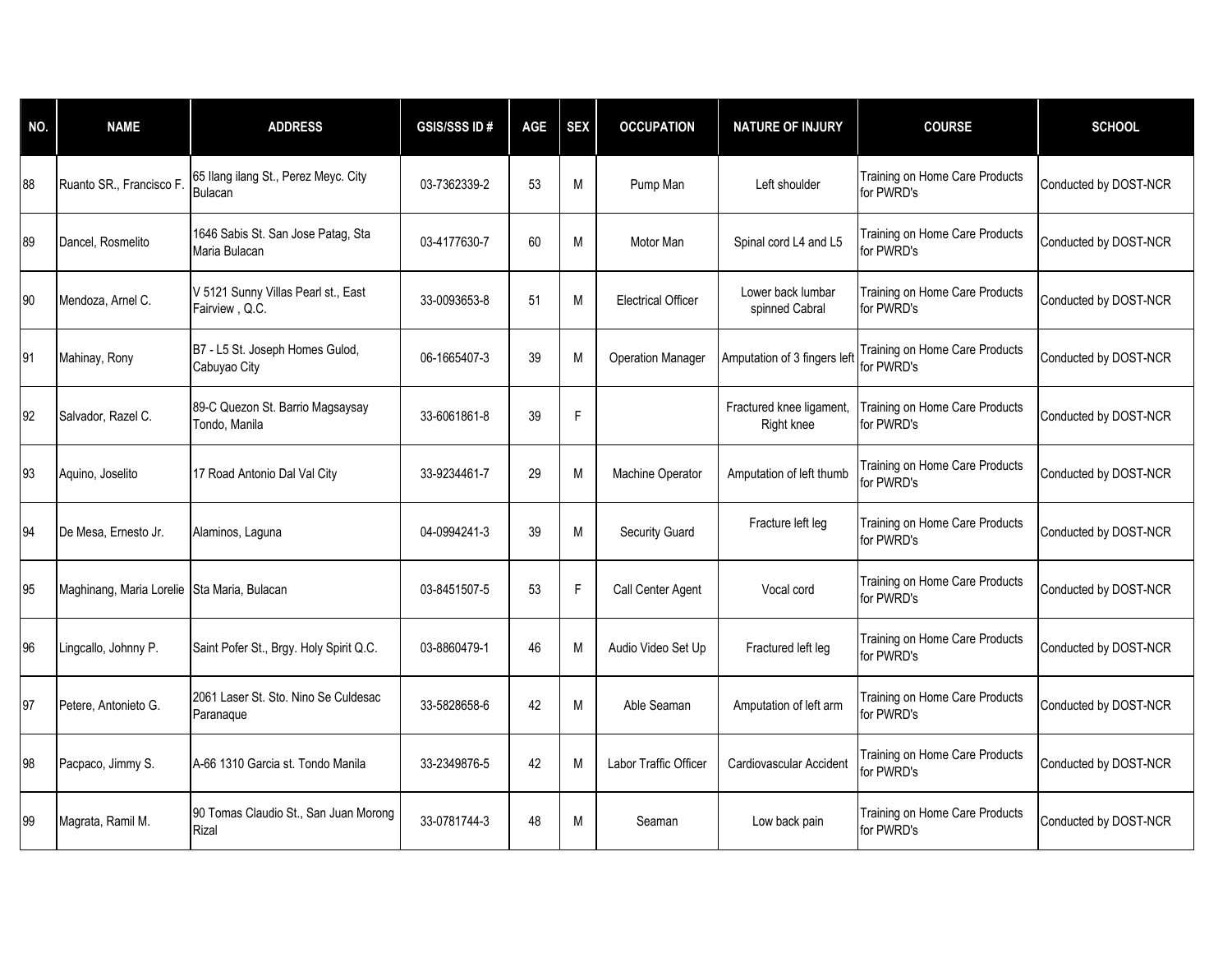| NO.        | <b>NAME</b>         | <b>ADDRESS</b>                                                              | <b>GSIS/SSS ID#</b> | <b>AGE</b> | <b>SEX</b> | <b>OCCUPATION</b>          | <b>NATURE OF INJURY</b>                                  | <b>COURSE</b>                                                                         | <b>SCHOOL</b>                             |
|------------|---------------------|-----------------------------------------------------------------------------|---------------------|------------|------------|----------------------------|----------------------------------------------------------|---------------------------------------------------------------------------------------|-------------------------------------------|
| 100        | Cajelo, Benito E.   | 8 Diwa st., BRGY. Galapan san Juan<br>City                                  | 03-5626626-8        | 56         | М          | Security Guard             | Amputation 4th Digit Left<br>Hand                        | Training on Home Care Products<br>for PWRD's                                          | Conducted by DOST-NCR                     |
| 101        | Millares, Angelito  | Navotas City                                                                | 33-1553622-4        | 53         | M          | Automotive Mechanic        | Amputation of right thumb                                | Training on Home Care Products<br>for PWRD's                                          | Conducted by DOST-NCR                     |
| <b>MAY</b> |                     |                                                                             |                     |            |            |                            |                                                          |                                                                                       |                                           |
| 102        | Taron, Charlie      | #25 Ilang-ilang St. Maricaban, Pasay City                                   | 08-1303126-6        | 36         | M          | Seaman                     | Amputation of left index<br>finger                       | 6.10 Simulator Course                                                                 | Masters and Mates Assoc. of<br>the Phils. |
| 103        | Cinco, Julimar      | P-4 Mahogany, Butuan City                                                   | 08-1079032-2        | 50         | M          | Glue Spreader<br>Operator  | Fracture left hip                                        | <b>Piggery Livelihood Training</b>                                                    | B-Meg-Butuan City                         |
| 104        | Pequero, Reynaldo   | P-1 Mahogany, Butuan City                                                   | 08-1227800-4        | 34         | М          | <b>Forklift Driver</b>     | Fracture right middle finger Piggery Livelihood Training |                                                                                       | B-Meg-Butuan City                         |
| 105        | Oblefias, Rodrigo   | #4 Iglesia St. Lucban, Quezon                                               | 33-0434855-9        | 53         | М          | Chief Steward              | Fracture right arm                                       | <b>Meat Processing</b>                                                                | JRP Training and Services                 |
| 106        | Exconde, Mylyn      | 0467 Brgy. San Roque Sto. Tomas,<br>Batangas                                | 04-1643025-1        | 30         | F          | <b>Production Operator</b> | Fracture Open Tibia Rigth<br>Leg                         | <b>Meat Processing</b>                                                                | JRP Training and Services                 |
| 107        | Saberon, Shiella    | B28 L13 Sitio Palao, Kapayapaan Village<br>Brgy. Canlubang, Calamba, Laguna | 33-7159574-6        | 32         | F          | <b>Production Feeder</b>   | Amputation of right index,<br>middle and ring finger     | Meat Processing                                                                       | JRP Training and Services                 |
| 108        | Atienza, Mylene     | B17 L15 Phase 6 Mabuhay City Brgy.<br>Mamatid, Cabuyao, Laguna              | 0111-2690458-4      | 22         | F          | Line Personnel             | Amputation of left middle<br>finger                      | <b>Meat Processing</b>                                                                | JRP Training and Services                 |
| 109        | Bunagan, Nelson     | 92 Guzman St. Cataggaman Nuevo,<br>Tuguegarao City                          | 01-1158736-0        | 55         | M          | <b>Cutter Operator</b>     | Lacerated right hand                                     | <b>Entrepreneurial Development</b><br><b>Training on Small Business</b><br>Management | DTI-RO <sub>2</sub>                       |
| 110        | Asistin, Jesabelle  | Calulut, Northville 14 B15 L11 City of San<br>Fernando, Pampanga            |                     | 22         | F          |                            | Amputation of little finger                              | Call Center Agent Course                                                              | TESDA-Pampanga                            |
| 111        | Dominguez, Emmanuel | V-II Phase 1 5th St. Madapdap<br>Resettlement, Mabalacat, Pampanga          | 02-2557654-2        | 25         | M          | Electrician                | Amputation of right arm                                  | <b>Welding Course</b>                                                                 | TESDA-Pampanga                            |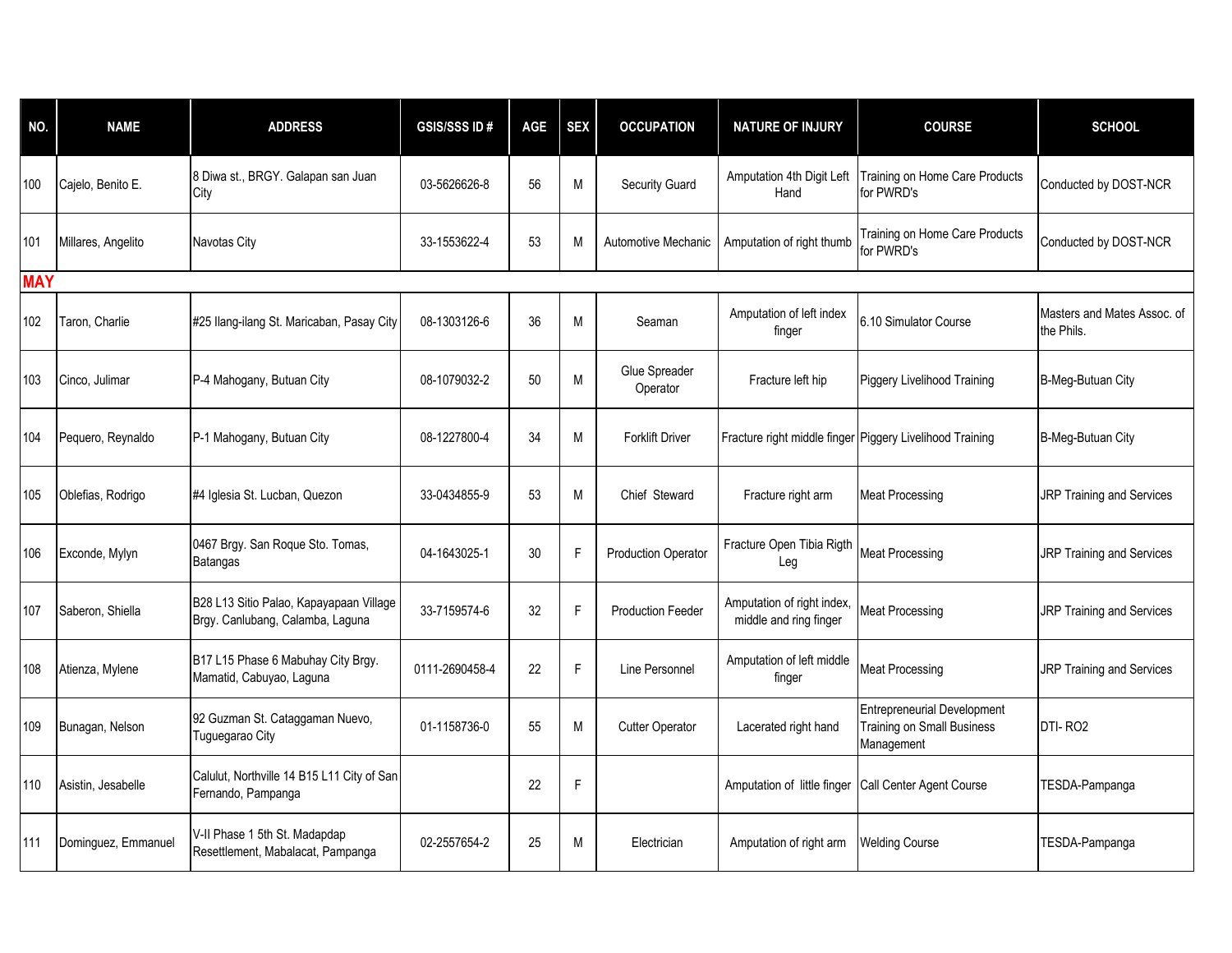| NO.         | <b>NAME</b>       | <b>ADDRESS</b>                               | <b>GSIS/SSS ID#</b> | AGE | <b>SEX</b> | <b>OCCUPATION</b>                     | <b>NATURE OF INJURY</b>                     | <b>COURSE</b>                                                           | <b>SCHOOL</b>                                 |
|-------------|-------------------|----------------------------------------------|---------------------|-----|------------|---------------------------------------|---------------------------------------------|-------------------------------------------------------------------------|-----------------------------------------------|
| 112         | Tejano, Garry     | Calumbaya, Bauang, La Union                  | 01-2018915-7        | 26  | M          | Helper                                | Injured right hand                          | <b>Hog Raising</b>                                                      | Municipality of Bauang, La<br>Union           |
| 113         | Lorenzo, Rizal    | San Antonio, Aringay, La Union               | 0-0573590-5         | 51  | М          | Carpenter                             | Injured both hand and<br>knee               | Hog Raising                                                             | Municipality of Bauang, La<br>Union           |
| 114         | Ancheta, Teodora  | Sto. Rosario East, Agoo, La Union            | 01-1987482-6        | 36  | F          | <b>Tobacco Sorter</b>                 | Spinal Injury                               | <b>Goat Raising</b>                                                     | Municipality of Bauang, La<br>Union           |
| 115         | Vega, Romulo Jr.  | #128 San Julian East, Agoo, La Union         | 01-1402141-2        | 36  | M          | Machine Operator                      | Amputation of 2nd, 3rd, 4th<br>digit finger | <b>Goat Raising</b>                                                     | Municipality of Bauang, La<br>Union           |
| <b>JUNE</b> |                   |                                              |                     |     |            |                                       |                                             |                                                                         |                                               |
| 116         | Dilinila, Manolo  | San Agustin Norte, La Union                  | 03-980264-5         | 52  | M          | Carpenter                             | Eye injury                                  | <b>Goat Raising</b>                                                     | Municipality of Bauang, La<br>Union           |
| 117         | Latina, Eliezer   | 1422 Pamayanan, Darasa, Tanauan,<br>Batangas | 04-3650304-5        | 25  | M          | <b>Utility Clerk</b>                  | finger (R)                                  | Amputation of ring and little Motorcycle/Small Engine Sevicing<br>NC II | Primera Escuela Teknikal<br>para Ayuda (PETA) |
| 118         | Garcia, Rowell    | Pacita 2 25th St., San Pedro, Laguna         | 34-1715953-8        | 25  | M          | Machine Operator                      | Amputation of right hand                    | Meat Processing                                                         | <b>JRP Training and Services</b>              |
| 119         | Soriano, Junar    | Cabarsican, Bacnotan, La Union               | 01-1218549-9        | 40  | M          | <b>Field Officer</b>                  | Injured right knee and left<br>foot         | <b>Goat Raising</b>                                                     | Municipality of Bauang, La<br><b>Uinon</b>    |
| 120         | Aquino, Chester   | 105 Biday, San Fernando City, La Union       | 01-1702039-7        | 36  | M          | Mechanic                              | Injured left frontal lobe                   | Hog Raising                                                             | Municipality of Bauang, La<br>Uinon           |
| 121         | Generao, Manolito | Narra, Bacnotan, La Union                    | 01-1072258-2        | 39  | M          | Maintenance Utility<br>Man            | Spinal Injury                               | <b>Goat Raising</b>                                                     | Municipality of Bauang, La<br>Uinon           |
| 122         | Corpuz, Ronald    | Payocpoc Sur, Bauang, La Union               | 01-1119824-1        | 38  | M          | <b>Car Aircondition</b><br>Technician | Injured right index and<br>thumb finger     | <b>Goat Raising</b>                                                     | Municipality of Bauang, La<br><b>Uinon</b>    |
| 123         | Talaugon, Jerry   | Brgy. Burabod Biliran, Biliran               | 06-1789129-1        | 43  | M          | Motor Man                             | Lower back C5 and C6<br>level               | <b>Entrepreneurial Development</b><br>Training on Commercial Trading    | <b>DTI-Biliran Field Office</b>               |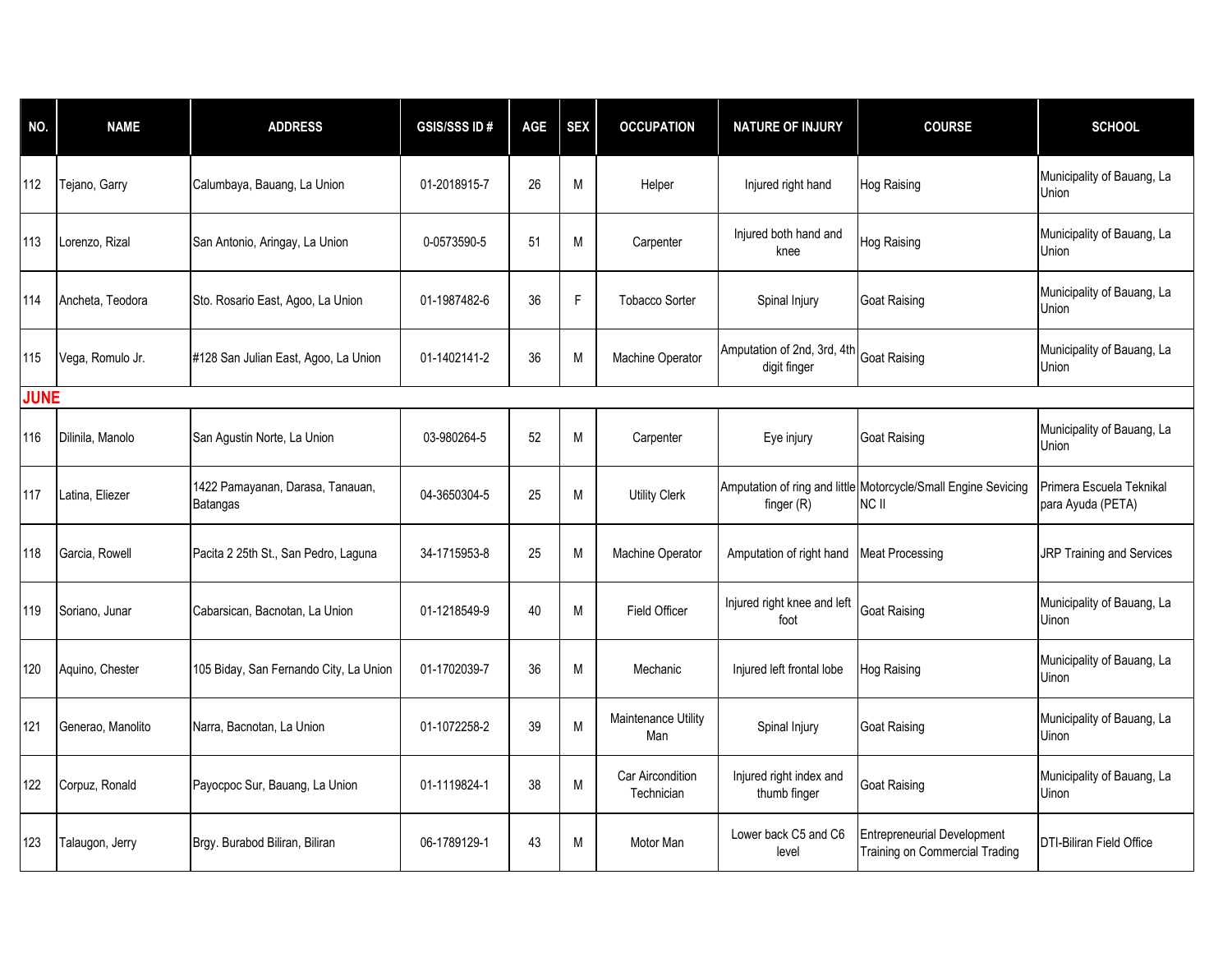| NO.         | <b>NAME</b>           | <b>ADDRESS</b>                                   | <b>GSIS/SSS ID#</b> | AGE | <b>SEX</b> | <b>OCCUPATION</b>      | <b>NATURE OF INJURY</b>                    | <b>COURSE</b>                                                                         | <b>SCHOOL</b>                                                 |
|-------------|-----------------------|--------------------------------------------------|---------------------|-----|------------|------------------------|--------------------------------------------|---------------------------------------------------------------------------------------|---------------------------------------------------------------|
| 124         | Sangcap, Joseph       | Poblacion Almeria, Biliran                       | 06-2372780-9        | 32  | M          | Able Seaman            | Low back pain                              | Entrepreneurial Development<br>Training on Commercial Trading                         | DTI-Biliran Field Office                                      |
| 125         | Anota, Inocente Ryan  | Cabucgayan, Biliran Province                     | 06-2609561-9        | 37  | M          | <b>Ordinary Sailor</b> | <b>Cervical Spine</b>                      | <b>Entrepreneurial Development</b><br>Training on Commercial Trading                  | <b>DTI-Biliran Field Office</b>                               |
| 126         | Estafia, Reino        | Poblacion Culaba, Biliran Province               | 06-0938054-5        | 52  | M          | Able Seaman            | Amputation of right index<br>finger        | <b>Entrepreneurial Development</b><br>Training on Commercial Trading                  | <b>DTI-Biliran Field Office</b>                               |
| 127         | Escalante, Joel       | 28 Pengue Highway, Tuguegarao City               | 006004208514        | 55  | M          | <b>Head Teacher I</b>  | Cerebrovascular Accident                   | <b>Entrepreneurial Development</b><br><b>Training on Small Business</b><br>Management | DTI-RO2                                                       |
| 128         | Reclusado, Eddie      | 72 Airport Site Brgy. Maura, Apparri,<br>Cagayan | 01-1044307-8        | 45  | M          | Sales Supervisor       | Left foot/Below Kneee to<br>Ankle Fracture | <b>Entrepreneurial Development</b><br>Training on Small Business<br>Management        | DTI-RO2                                                       |
| 129         | Pattalitan, Eric John | 2 Bacnor East, Burgos, Isabela                   | 34-1724321-1        | 30  | M          | Sub-station Tender     | Below the Knee<br>Amputation (L)           | <b>Hog Raising</b>                                                                    | <b>Burgos Municipal Agriculture</b><br>Office-Burgos, Isabela |
| <b>JULY</b> |                       |                                                  |                     |     |            |                        |                                            |                                                                                       |                                                               |
| 130         | Mirabel, Romel        | 1167 P-8 Bongam Bacacay, Albay                   | 34-0187261-4        | 30  | M          | Sales Agent            | Below the Knee<br>Amputation (L)           | Livelihood Training on Sari-sari<br><b>Store Business</b>                             | DOLE-RO <sub>5</sub>                                          |
| 131         | Lisay, Richard        | Brgy. 53 Prk 8 Bogna, Legazpi City               | 05-1037094-5        | 28  | M          | Machinist              | Injured right hand                         | Livelihood Training on Hog Raising   DOLE-RO 5                                        |                                                               |
| 132         | Barotilla, Norlie     | Prk 7 Salvacion, Tabaco City                     | 33-7923456-2        | 40  | М          | Erector                | Injured left leg and hand                  | Livelihood Training on Food<br>Vending                                                | DOLE-RO 5                                                     |
| 133         | Pineda, Rodolfo       | P-4 Fiedl Surtida, Sto. Domingo, Albay           | 33-3391141-0        | 44  | M          | Messenger              | Injured right shoulder                     | Livelihood Training onHog Raising                                                     | DOLE-RO <sub>5</sub>                                          |
| 134         | Karasakit, Katherine  | Villa Carmelita, Zambowood, Zamboanga<br>City    | 10-0923349-5        | 25  | M          | Taper                  | Fractured closed M/3rd<br>Tibia-fibula (L) | <b>Dress Making</b>                                                                   | Mwestern Mindanao State<br>University                         |
| 135         | Gamboa, Rommel        | Ph 1 Blk31 L16 E. P. Village, taguig City        | 03-3288247-3        | 37  | M          | Ordinary Seaman        | Injured right eye                          | MFI Technological Institute                                                           | MFI Technological Institute                                   |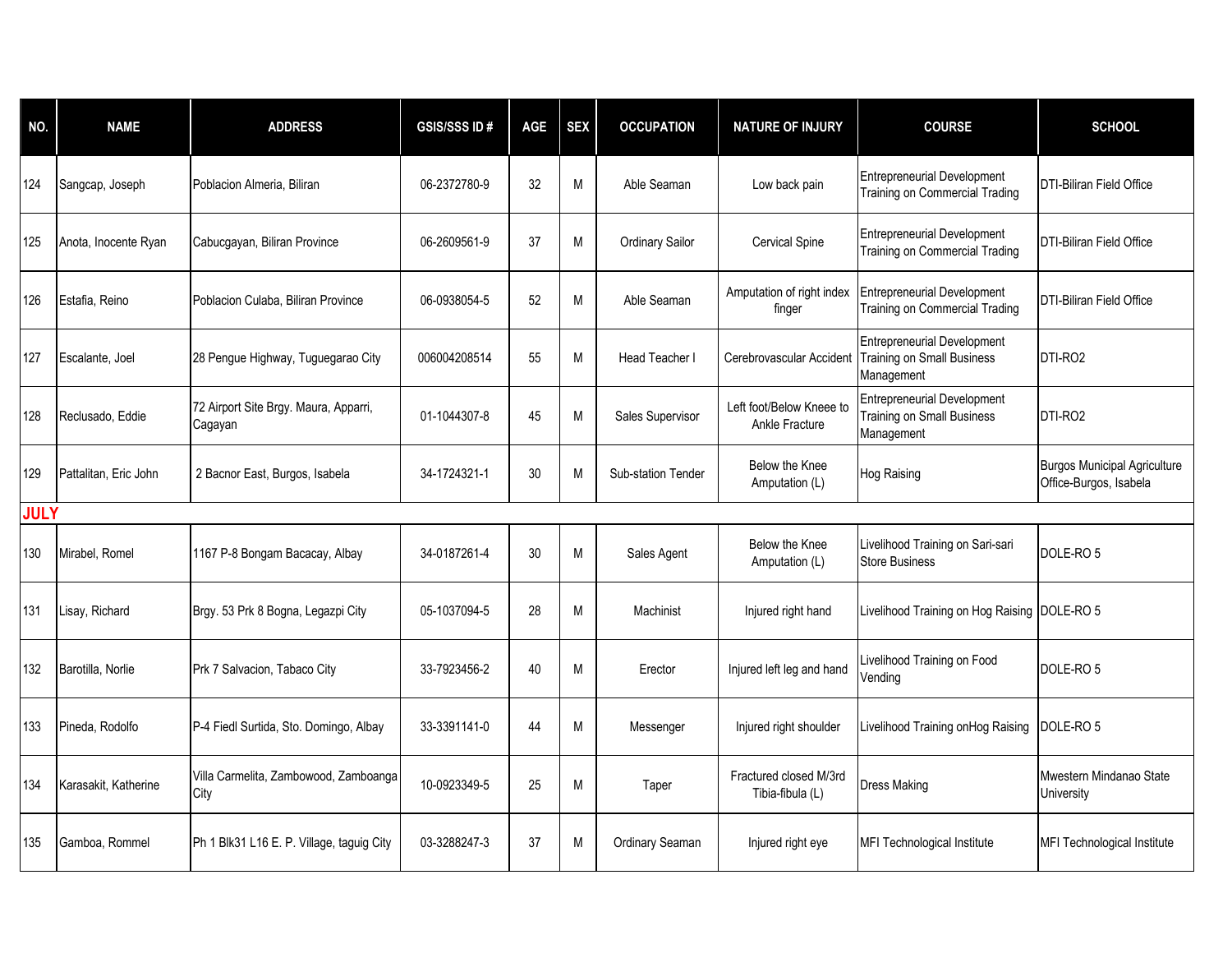| NO. | <b>NAME</b>        | <b>ADDRESS</b>                                              | <b>GSIS/SSS ID#</b> | AGE | <b>SEX</b> | <b>OCCUPATION</b>      | <b>NATURE OF INJURY</b>                     | <b>COURSE</b>          | <b>SCHOOL</b>                              |
|-----|--------------------|-------------------------------------------------------------|---------------------|-----|------------|------------------------|---------------------------------------------|------------------------|--------------------------------------------|
| 136 | Vecino, Edmund     | Tangadan Amontoc, San Gabriel, La<br>Union                  | 01-1061575-4        | 40  | M          | Company Drvier         | Injured right foot                          | <b>Hog Raising</b>     | Municipality of Bauang, La<br><b>Uinon</b> |
| 137 | Buccat, Charina    | Brgy. Fernando, Sto. Tomas, La Union                        | 02-1213652-6        | 37  | F          | Production helper      | Amputation of mright<br>middle finger       | <b>Goat Raising</b>    | Municipality of Bauang, La<br><b>Uinon</b> |
| 138 | Dacanay, Jose      | Gonzales, Tubao, La Union                                   | 01-0632567-6        | 51  | M          | Machine Operator       | Left leg injury                             | <b>Goat Raising</b>    | Municipality of Bauang, La<br><b>Uinon</b> |
| 139 | Vargas, Reynaldo   | 773 Dulo Lambakin, Marilao, Bulacan                         | 33-3643799-1        | 39  | M          | Machinist              | Amputation of left ring<br>finger           | Sewing                 | <b>TESDA Bulacan</b>                       |
| 140 | Palabrica, Jerel   | Blk 4 Lot 11 Purok, Estrella, Gen. Santos<br>City           | 09-1444086-6        | 51  | M          | <b>Boiler Operator</b> | Amputation of right ring<br>finger          | <b>Food Processing</b> | Passionist Technological<br>Institute      |
| 141 | Budiman, Nikson    | Polonuling, Tupi, South Cotobato                            | 09-1497982-9        | 42  | M          | Fisherman              | Injured right hand, neck<br>and head        | <b>Food Processing</b> | Passionist Technological<br>Institute      |
| 142 | Lacaba, Edgardo    | Lower Putting Bato, Calumpang, General<br>Santos City       | 09-3674781-9        | 27  | M          | <b>Blaster Painter</b> | Injured right hand                          | <b>Food Processing</b> | Passionist Technological<br>Institute      |
| 143 | Mateo, Rupher      | Purok Magsaysay, Labangal, Gen.<br>Santos City              | 09-1522263-0        | 40  | M          | Stevador               | Injured left arm                            | <b>Food Processing</b> | Passionist Technological<br>Institute      |
| 144 | Cartel, Jonie      | Purok 6 Tinagacan, Gen. Santos City                         | 09-1778875-8        | 46  | M          | Company Drvier         | Injured left leg                            | <b>Food Processing</b> | Passionist Technological<br>Institute      |
| 145 | Manibpel, Zereen   | Prk B10 Brgy. Tambler, Gen. Santos City                     | 09-3387490-5        | 25  | F          | Packer                 | Lacerated left wrist                        | <b>Food Processing</b> | Passionist Technological<br>Institute      |
| 146 | Pacatang, Marianne | Purok Estrella, Calumpang, Blk 7 Lot 7,<br>Gen. Santos City | 09-3341101-2        | 26  | F          | Packer                 | Amputation of 4 fingers (L) Food Processing |                        | Passionist Technological<br>Institute      |
| 147 | Gamutia, Benjie    | Opreng Village, Placida, Gen. Santos<br>City                | 09-2467532-0        | 34  | M          | 3rd Engineer           | Amputation of right foot                    | <b>Food Processing</b> | Passionist Technological<br>Institute      |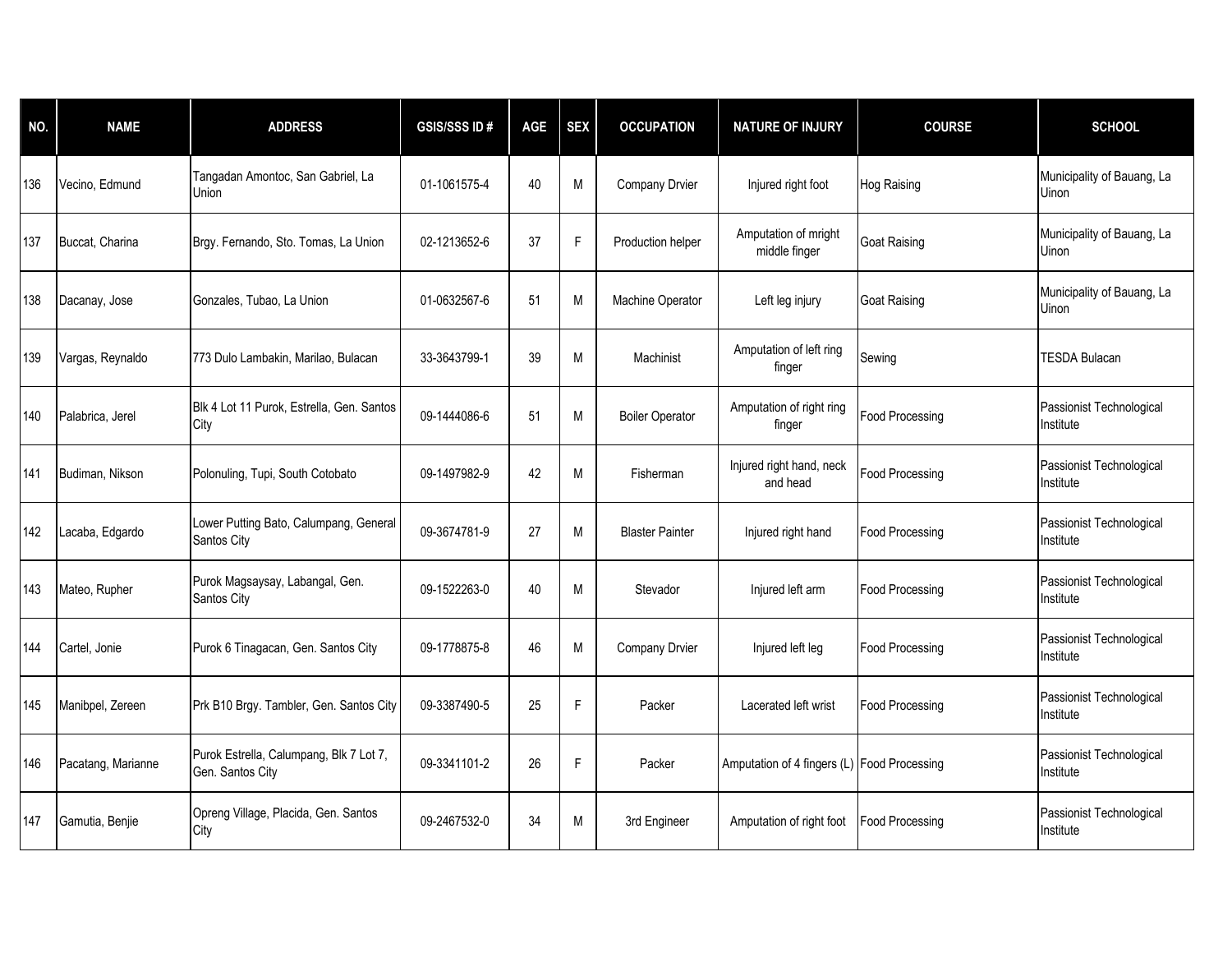| NO. | <b>NAME</b>           | <b>ADDRESS</b>                                        | <b>GSIS/SSSID#</b> | AGE | <b>SEX</b> | <b>OCCUPATION</b>          | <b>NATURE OF INJURY</b>                         | <b>COURSE</b>                                                                         | <b>SCHOOL</b>                         |
|-----|-----------------------|-------------------------------------------------------|--------------------|-----|------------|----------------------------|-------------------------------------------------|---------------------------------------------------------------------------------------|---------------------------------------|
| 148 | Labus, Rolando        | Poblacion Alabel, Sarangani                           | 09-1594611-0       | 44  | M          | Lineman                    | Amputation of left arm                          | Food Processing                                                                       | Passionist Technological<br>Institute |
| 149 | Mayasa, Josephine     | Purok San Roque, Labangal, Gen.<br>Santos City        | 09-2147492-2       | 37  | F          | Foreman                    | Injured left arm                                | <b>Food Processing</b>                                                                | Passionist Technological<br>Institute |
| 150 | Perez, Melinda        | Purok Malambuon, Lote, Calumpang,<br>Gen. Santos City | 09-1420454-9       | 50  | F          | Lead Woman                 | ljured left extremities                         | <b>Food Processing</b>                                                                | Passionist Technological<br>Institute |
| 151 | Cuizon, Jimmy         | Poblacion, Maasim, Sarangani                          | 09-1753250-6       | 42  | M          | Driver                     | Injured left leg                                | <b>Food Processing</b>                                                                | Passionist Technological<br>Institute |
| 152 | Satohito, Jeneliza    | Brgy. Tinagacan, Purok 3, General<br>Santos City      | 09-3819601-5       | 46  | F          | Meat Inspector             | Injured right arm                               | <b>Food Processing</b>                                                                | Passionist Technological<br>Institute |
| 153 | Isidro, Gary          | Purok Sunrise, Polomolok, S. Cotobato                 | 09-3708740-0       | 35  | M          | Loader                     | Amputation of left index<br>finger              | <b>Food Processing</b>                                                                | Passionist Technological<br>Institute |
| 154 | Morcillo, Domingo Jr. | San Roque Purok II Lagao, General<br>Santos City      | 09-0814838-1       | 53  | M          | Stock Room Caretaker       | Fratured Left Side Of the<br>Body               | <b>Food Processing</b>                                                                | Passionist Technological<br>Institute |
| 155 | Olamit, Romeo Sr.     | 4th Road Sambagon St., General Santos<br>City         | 09-1078020-3       | 55  | M          | 3rd Engineer               | Fractured left shoulder                         | <b>Food Processing</b>                                                                | Passionist Technological<br>Institute |
| 156 | Lubon, Ruel           | Purok Saludin, Labangal, General Santos<br>City       | 09-2176008-9       | 43  | M          | <b>Bus Driver</b>          | Fratured Left Side Of the<br>Body               | <b>Food Processing</b>                                                                | Passionist Technological<br>Institute |
| 157 | Medran, Jon Jon       | Barrio San Antonio Sto. Tomas.<br>Batangas            | 04-2435934-0       | 29  | M          | <b>Production Operator</b> | Amputation of right 3rd and<br>4th digit finger | Drving with Troubleshooting                                                           | TESDA RO 4A                           |
| 158 | Malana, Rick          | 29 Libag Norte, Tuguegarao City                       | 01-1596511-1       | 35  | M          | Meter Reader               | Injured left leg                                | <b>Entrepreneurial Development</b><br><b>Training on Small Business</b><br>Management | DTI-RO <sub>2</sub>                   |
| 159 | Colobong, Elito       | Angoluan St. Atulayan Norte,<br>Tuguegarao City       | 01-0844886-5       | 49  | M          | Collector                  | Head injury                                     | <b>Entrepreneurial Development</b><br>Training on Small Business<br>Management        | DTI-RO <sub>2</sub>                   |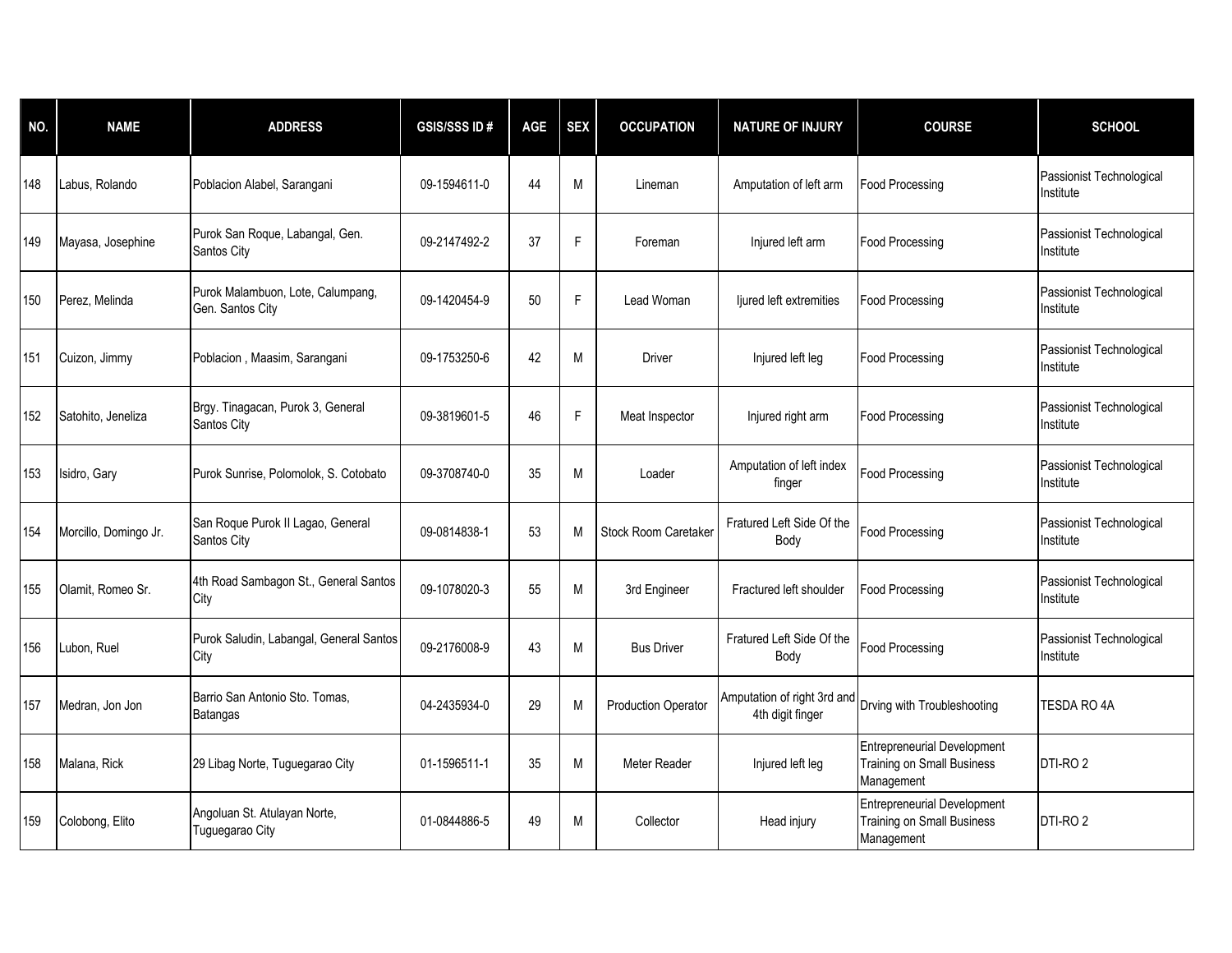| NO.           | <b>NAME</b>          | <b>ADDRESS</b>                                       | <b>GSIS/SSS ID#</b> | AGE | <b>SEX</b> | <b>OCCUPATION</b>                | <b>NATURE OF INJURY</b>                                 | <b>COURSE</b>                                                                         | <b>SCHOOL</b>                              |
|---------------|----------------------|------------------------------------------------------|---------------------|-----|------------|----------------------------------|---------------------------------------------------------|---------------------------------------------------------------------------------------|--------------------------------------------|
| 160           | Bibay, Felix         | 42 Bacana St. Brgy. Osmena, Solano,<br>Nueva Vizcaya | 01-1004662-4        | 48  | M          | Pump Attendant                   | Cerebrovascular Accident                                | <b>Entrepreneurial Development</b><br><b>Training on Small Business</b><br>Management | DTI-RO <sub>2</sub>                        |
| 161           | Calica, Florante     | 372 Dupacpac St. Acao, Bauang, La<br>Union           | 01-0489493-4        | 58  | M          | <b>Will Plant Maintenance</b>    | Hearing loss                                            | <b>Goat Raising</b>                                                                   | Municipality of Bauang, La<br>Union        |
| 162           | Nadlang, Rowel       | Paratong Sur #3 Bangar, La Union                     | 01-1219049-7        | 38  | M          | <b>Banquet Food</b><br>Attendant | Left leg injury                                         | <b>Goat Raising</b>                                                                   | Municipality of Bauang, La<br>Union        |
| 163           | Pilingen, Anthony    | Lingsat, San Fernando City, La Union                 | 0111-2541492-3      | 27  | M          | <b>Credit Consultant</b>         | Right Leg Injury                                        | <b>Goat Raising</b>                                                                   | Municipality of Bauang, La<br>Union        |
| 164           | Garcia, Zaldy        | Zone 1 Riza Mae, Divisoria,<br>Zamaboanga City       | 10-0434379-1        | 55  | M          | Sales Boy                        | Trauma (R) toe                                          | <b>Dress Making</b>                                                                   | Mwestern Mindanao State<br>University      |
| <b>AUGUST</b> |                      |                                                      |                     |     |            |                                  |                                                         |                                                                                       |                                            |
| 165           | Calingasan, Oscar    | 378 Inuscoban, Lipa City, Batangas                   | 04-0235262-8        | 57  | М          | Able Seaman                      | Lower Back and Injured left<br>foot                     | <b>Barbering NC II</b>                                                                | TESDA IV-A                                 |
| 166           | Guiritan, Noel       | P-7 Sumilihon, Butuan City                           | 08-2449651-5        | 30  | M          | <b>Pulverizer Operator</b>       | Amputation of Right<br>Thumb, Fracture of both<br>Hands | <b>Pigeery Livelihood Training</b>                                                    | B-Meg-Butuan City                          |
| 167           | Dollecin, Joseph     | Afga, Sibagat, Agusan del Sur                        | 08-1129873-9        | 32  | M          | Feeder-Slicer                    | Amputation of Right<br>Fingers (fore, middle, ring)     | Piggery Livelihood Training                                                           | B-Meg-Butuan City                          |
| 168           | Labrador, Nelson     | P-5 Kadyawan, Mahay, Butuan City                     | 08-0588958-1        | 54  | M          | Lineman                          | 3rd Degree Burn                                         | Piggery Livelihood Training                                                           | B-Meg-Butuan City                          |
| 169           | Olivo, William       | P-7 Panaytayon RTR, Agusan del Norte                 | 08-1590248-7        | 29  | M          | Laborer                          | Blunt Trauma, Abdomen                                   | Piggery Livelihood Training                                                           | B-Meg-Butuan City                          |
| 170           | Aralar, Jerry        | Brgy. Maliwaliw Dagami, Leyte                        | 06-2783162-3        | 29  | M          | Driver/Collector                 | Amputation of left leg                                  | Driving NC II                                                                         | <b>TESDA 8-Regional Training</b><br>Center |
| 171           | Gaviola, Agapito Jr. | Lilia Ave. Cogon, Ormoc City 6541 Leyte              | 06-1517593-5        | 39  | M          | Able Seaman                      | Lowerback (L4, L5)                                      | Driving NC II                                                                         | <b>TESDA 8-Regional Training</b><br>Center |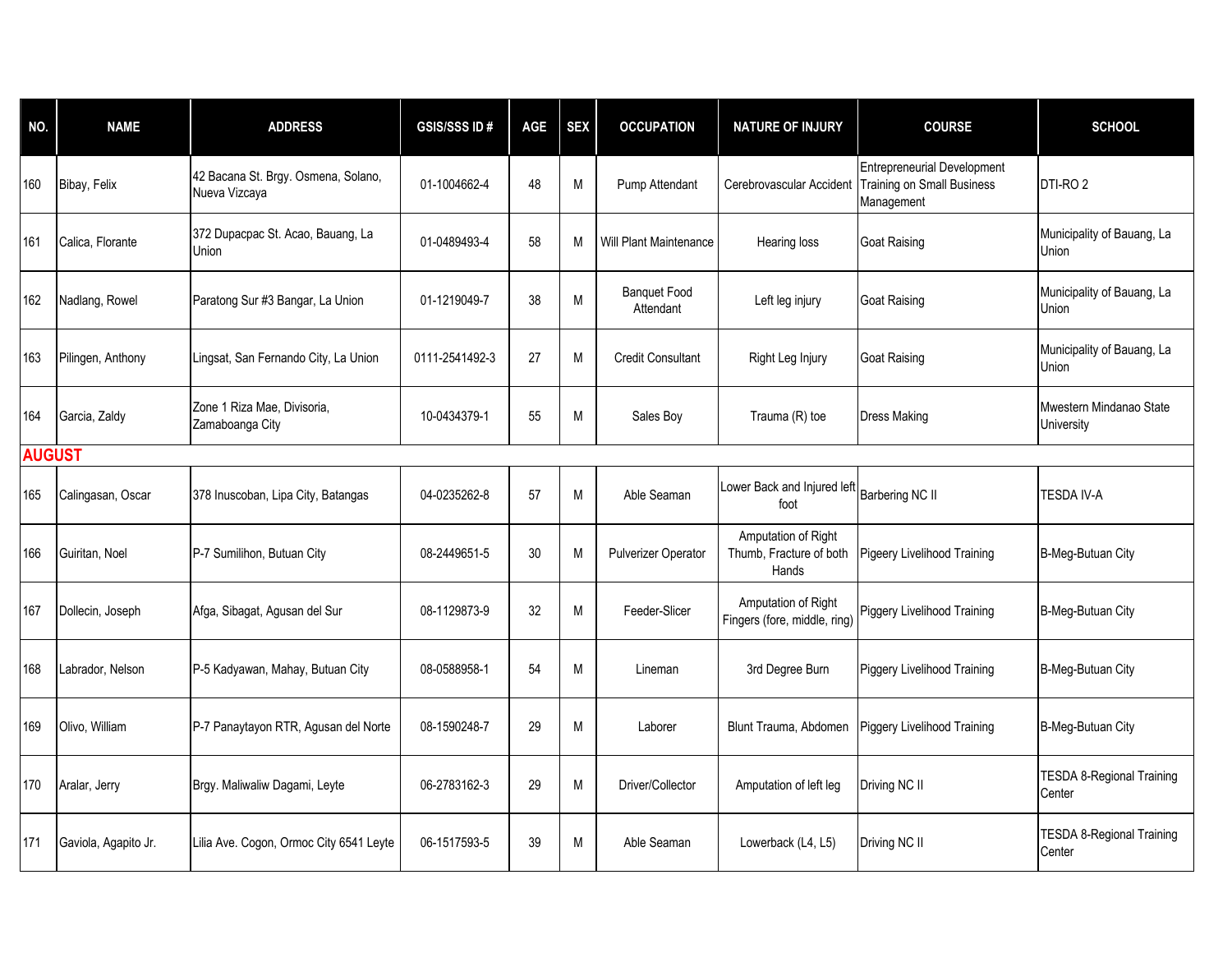| NO. | <b>NAME</b>                  | <b>ADDRESS</b>                                                | <b>GSIS/SSS ID#</b> | AGE | <b>SEX</b> | <b>OCCUPATION</b>         | <b>NATURE OF INJURY</b>           | <b>COURSE</b>                                                                         | <b>SCHOOL</b>                         |
|-----|------------------------------|---------------------------------------------------------------|---------------------|-----|------------|---------------------------|-----------------------------------|---------------------------------------------------------------------------------------|---------------------------------------|
| 172 | Abadinas, Menard             | Purok 4 Conel, General Santos City                            | 09-2986975-9        | 28  | M          | <b>Production Worker</b>  | Injured right leg                 | <b>Food Processing</b>                                                                | Passionist Technological<br>Institute |
| 173 | Datul, Remandi               | Pata Bliss, Tuao, Cagayan                                     | 01-1362829-8        | 41  | M          | Utility                   | Head Injury                       | <b>Entrepreneurial Development</b><br><b>Training on Small Business</b><br>Management | DTI-RO <sub>2</sub>                   |
| 174 | Bangayan, Rodolfo            | Divisoria, Sta. Maria, Isabela                                | 01-1325354-0        | 39  | M          |                           | Multiple abrasion                 | <b>Entrepreneurial Development</b><br><b>Training on Small Business</b><br>Management | DTI-RO <sub>2</sub>                   |
| 175 | Ventura, Mark Adrian         | Purok 1 Payac, Jones, Isabela                                 | 01-1736551-5        | 33  | М          | Purchaser                 | Superacial injury of head         | <b>Entrepreneurial Development</b><br><b>Training on Small Business</b><br>Management | DTI-RO <sub>2</sub>                   |
| 176 | Dayagon, Julibert            | Dontogan Green Valley Eslao St. 0303<br>Suyang Tabuk, Kalinga | 01-0875329-1        | 44  | M          | Miner                     | Hearing loss                      | Small Business Management and<br><b>Financial Literacy</b>                            | <b>DTI-Benguet</b>                    |
| 177 | De Leon, Alejandro*          | 2161 A Linao St. Malate Manila                                | 03-63149212         | 53  | M          | Bosun                     | Rotator Cuff Tear                 | Seminar on Values Formation                                                           | Conducted by DOST-NCR                 |
| 178 | Millares, Angelito*          | Navotas East, Navotas City                                    | 33-1553622-4        | 53  | M          | Automotive Mechanic       | Amputation of right thumb         | Seminar on Values Formation                                                           | Conducted by DOST-NCR                 |
| 179 | Lingcallo, Johnny P.*        | Saint Pofer St., Brgy. Holy Spirit Q.C.                       | 03-8860479-1        | 46  | М          | Audio Video<br>Technician | Fractured left leg                | Seminar on Values Formation                                                           | Conducted by DOST-NCR                 |
| 180 | Gamboa, Rommel*              | Ph 1 Blk31 L16 E. P. Village, taguig City                     | 03-3288247-3        | 37  | M          | Ordinary Seaman           | Injured right eye                 | Seminar on Values Formation                                                           | Conducted by DOST-NCR                 |
| 181 | Maghinang, Maria<br>Lorelie* | Sta Maria, Bulacan                                            | 03-8451507-5        | 53  | F          | Call Center Agent         | Vocal cord                        | Seminar on Values Formation                                                           | Conducted by DOST-NCR                 |
| 182 | Lambatan, Expedito L.*       | B27, L7, Bulduran 2, Bulihan, Silang,<br>Cavite               | 33-2446857-4        | 45  | М          | Electrician               | Fractured left Knee               | Seminar on Values Formation                                                           | Conducted by DOST-NCR                 |
| 183 | Cajelo, Benito E.*           | 8 Diwa st., BRGY. Galapan san Juan<br>City                    | 03-5626626-8        | 56  | M          | Security Guard            | Amputation 4th Digit Left<br>Hand | Seminar on Values Formation                                                           | Conducted by DOST-NCR                 |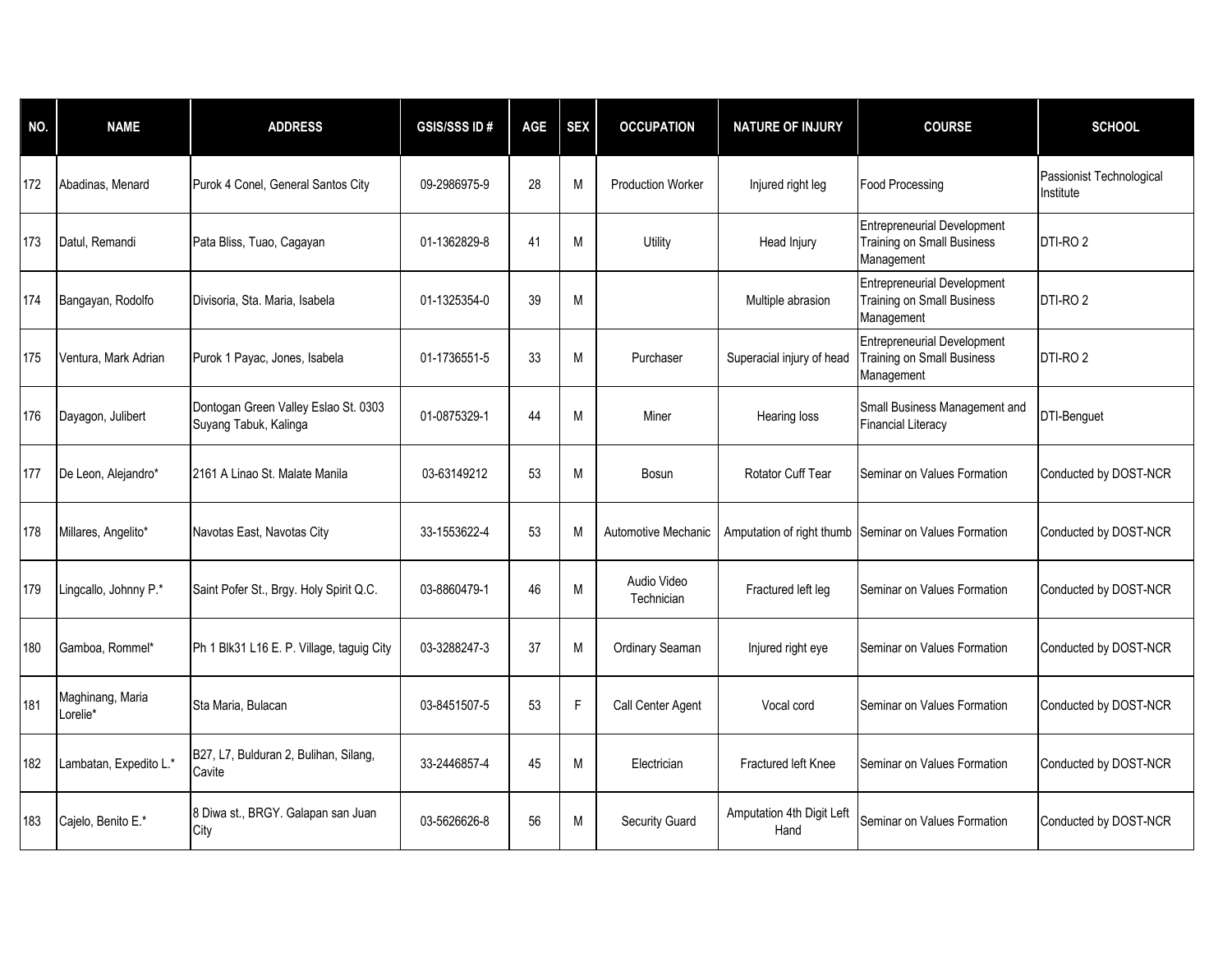| NO. | <b>NAME</b>             | <b>ADDRESS</b>                                                              | <b>GSIS/SSS ID#</b> | AGE | <b>SEX</b> | <b>OCCUPATION</b> | <b>NATURE OF INJURY</b>                 | <b>COURSE</b>               | <b>SCHOOL</b>         |
|-----|-------------------------|-----------------------------------------------------------------------------|---------------------|-----|------------|-------------------|-----------------------------------------|-----------------------------|-----------------------|
| 184 | Yu, Chris Jefferson O.* | 991 Dagupan St., Tondo Manila                                               | 33-8957288-7        | 31  | M          | Ordinary Seaman   | Fracture left hip joint                 | Seminar on Values Formation | Conducted by DOST-NCR |
| 185 | Dellosa, Eduardo        | 213 Ilocos Sur St. Bago Bantay, Quezon<br>City                              | 33-5793646-8        | 41  | M          | Messenger         | Amputation of left ring<br>finger       | Seminar on Values Formation | Conducted by DOST-NCR |
| 186 | Cordial, Arnel          | Rene Valmonte Apt. Evangelista St. Sto.<br>Rosario, Maysan, Valenzuela City | 33-9515655-6        | 34  | M          | Welder            | Fractured Both Foot                     | Seminar on Values Formation | Conducted by DOST-NCR |
| 187 | Reyes, Alamario Jr      | 63 Emma St., Pasay City                                                     | 03-7607591-8        | 51  | M          | Operator          | Fracture left foot                      | Seminar on Values Formation | Conducted by DOST-NCR |
| 188 | Dura, Lorenzo           | Little Baguio, San Juan City                                                | 03-4198609-0        | 61  | M          | Bosun/Seaman      | Fracture left knee                      | Seminar on Values Formation | Conducted by DOST-NCR |
| 189 | Tapiru. Ermilito        | 229 J. P. Rizal Extension, Makati City                                      | 03-8860479-1        | 46  | M          | Seaman            | Atropy of the Left Arm                  | Seminar on Values Formation | Conducted by DOST-NCR |
| 190 | Delmoro, Rolando        | 451 A 3rd St. GHQ Village, Brgy.<br>Katuparan, Taguig City                  | 03-7287556-5        | 50  | M          | Investigator      | Fracture leg                            | Seminar on Values Formation | Conducted by DOST-NCR |
| 191 | Valencia, Wilfredo      | B3 I8 phase 3 DLCH3 Brgy. Graceville<br>San Jose del Monte, Bulacan         | 33-5400393-8        | 41  | M          | Seaman            | Fracture leg                            | Seminar on Values Formation | Conducted by DOST-NCR |
| 192 | Catipon, Gerardo        | 93 Brgy. VI-E Barleta Subd. San Pablo<br>City, Laguna                       | 33-1263347-6        | 44  | M          | Operator          | L4, L5, S1                              | Seminar on Values Formation | Conducted by DOST-NCR |
| 193 | Aldaba, Paulino         | 54 Vizcarra St. Purok I Lower Bicutan,<br><b>Taguig City</b>                | 03-6643708-7        | 59  | M          | Seaman            | Pain on the Lumbar Area                 | Seminar on Values Formation | Conducted by DOST-NCR |
| 194 | Tapan, Jonathan         | 1403 The Linear TWRI Mayapis St.<br>Makati City                             | 33-4366480-9        | 45  | M          | Seaman            | Fracture leg                            | Seminar on Values Formation | Conducted by DOST-NCR |
| 195 | Ornopia, Melven         | 369 Tandang Sora Avenue, Culliat<br>Quezon City                             | 33-16555246         | 41  | M          | Factory Worker    | Amputation Mid left and<br>Index Finger | Seminar on Values Formation | Conducted by DOST-NCR |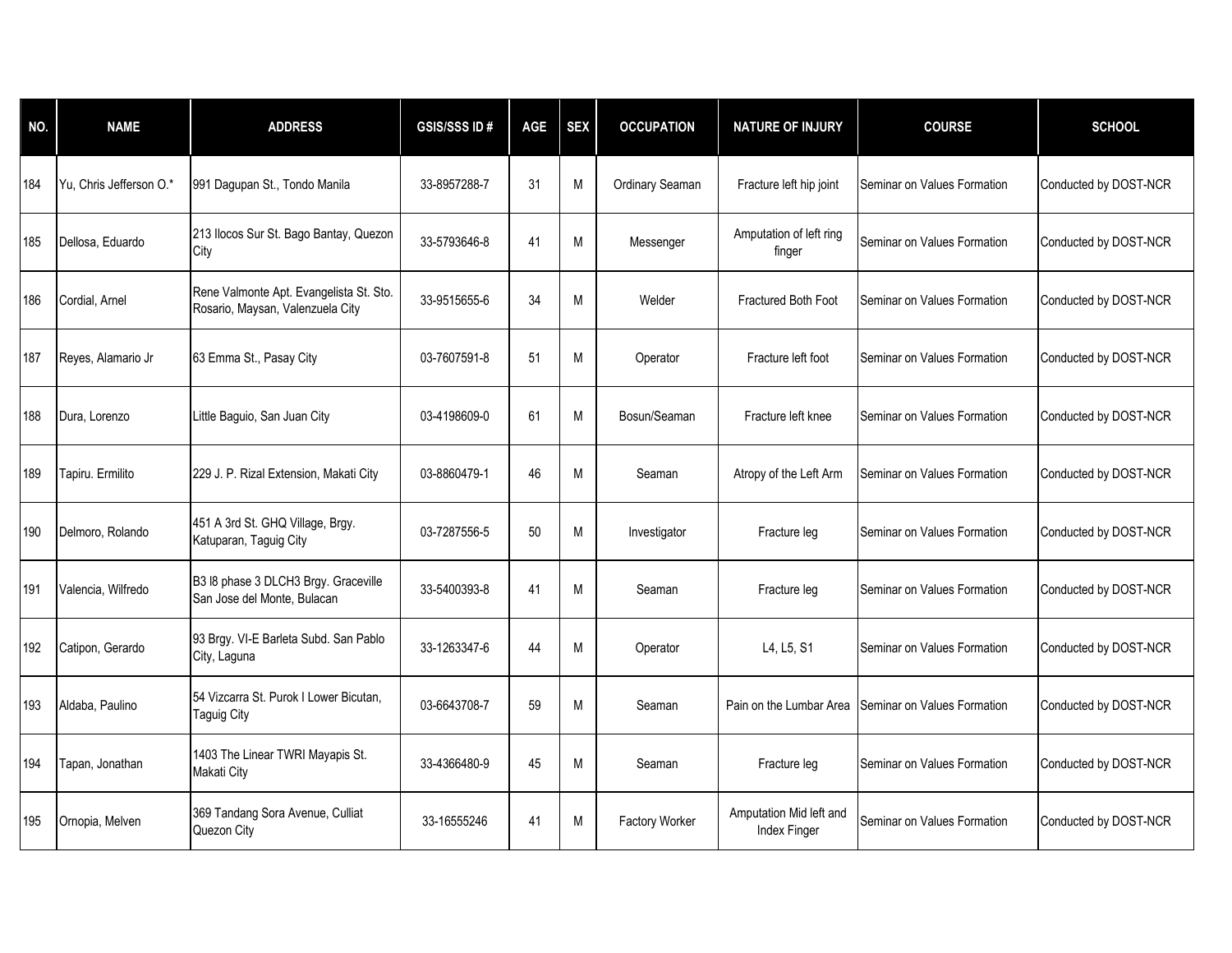| NO. | <b>NAME</b>            | <b>ADDRESS</b>                                                        | <b>GSIS/SSSID#</b> | AGE | <b>SEX</b> | <b>OCCUPATION</b>        | <b>NATURE OF INJURY</b>                                                        | <b>COURSE</b>                                                                    | <b>SCHOOL</b>                       |
|-----|------------------------|-----------------------------------------------------------------------|--------------------|-----|------------|--------------------------|--------------------------------------------------------------------------------|----------------------------------------------------------------------------------|-------------------------------------|
| 196 | Suarez, Junrel         | Alberet Motorcraft 28-A Pablo St.<br>Karuhatan, Valenzuela            | 34-0801164-3       | 30  | М          | Press Operator           | Amputation letf Index<br>Finger                                                | Seminar on Values Formation                                                      | Conducted by DOST-NCR               |
| 197 | Matamorosa, Nestor     | 12 Suante Compound Almanza, Las<br><b>Pinas City</b>                  | 34-654145-6        | 56  | M          | Motorman                 | Femoral Condyle Preserve<br><b>Tibial Platue</b>                               | Seminar on Values Formation                                                      | Conducted by DOST-NCR               |
| 198 | Marabe, Hermamino      | 487-B Mabolo St. Cembo, Makati City                                   | 03-3355642-1       | 60  | M          | <b>Security Guard</b>    | Injured right hand                                                             | Seminar on Values Formation                                                      | Conducted by DOST-NCR               |
| 199 | Celestial, Honesto Sr. | 58 Pechay Street Napico, Mangahan,<br>Pasig City                      | 03-3506116-7       | 61  | М          | Operator                 | Fracture Dislocation of 1st<br>metacarpal joint                                | Seminar on Values Formation                                                      | Conducted by DOST-NCR               |
| 200 | Joverto, Ronnie        | 17-B Capas Road Veterans Village<br>Barangay Holy Spirit, Quezon City | 03-91402032        | 45  | M          | Automotive Mechanic      | Amputation Mid, Index<br>Ring & Thumb Fingers<br>Right                         | Seminar on Values Formation                                                      | Conducted by DOST-NCR               |
| 201 | Lobo, Reymond          | 464 Mamatad Zone 6 Diladita, Sta. Rita                                | 33-6879422-0       | 35  | M          | Operator                 | Fracture right ankle                                                           | Seminar on Values Formation                                                      | Conducted by DOST-NCR               |
| 202 | Valdez, Edgar          | 1471-F Uliuli Street, San Miguel, Manila,<br>City Of Manila           | 03-5185942-1       | 54  | M          | Seaman/Chief Cook        | Tendon Achilles Left Leg                                                       | Seminar on Values Formation                                                      | Conducted by DOST-NCR               |
|     | <b>SEPTEMBER</b>       |                                                                       |                    |     |            |                          |                                                                                |                                                                                  |                                     |
| 203 | Madredejo, Herbert     | San Isidro, Maasin City, Southern Leyte                               | 33-4696133-2       | 36  | M          | Groundman                | Injured right arm and left<br>leg                                              | Entrepreneurial Development<br>Training (How to Start a Small<br><b>Business</b> | <b>DTI-Maasin Provincial Office</b> |
| 204 | Samaco, Roland         | Leonor Lane St. Mantahan, Maasin,<br>Southern Leyte                   | 08-1348254-3       | 34  | M          | Seaman                   | <b>Achilles Tendon Cut</b>                                                     | Entrepreneurial Development<br>Training (How to Start a Small<br><b>Business</b> | <b>DTI-Maasin Provincial Office</b> |
| 205 | Tagra, Virgilio        | San Jose, Maasin, Southern Leyte                                      | 03-9348570-1       | 49  | M          | Lineman                  | Amputation of left arm and<br>left leg                                         | Entrepreneurial Development<br>Training (How to Start a Small<br><b>Business</b> | <b>DTI-Maasin Provincial Office</b> |
| 206 | Enrico, Rogelio        | San Carlos, Caba, La Union                                            | 33-1852992-4       | 41  | М          | Seaman-Oiler             | 12% Burn of the Body                                                           | <b>Consumer Electronics Servicing</b><br>NC II                                   | TESDA-La Union                      |
| 207 | Sotelo, L.A. Anthony   | Cabiten, Mankayan, Benguet                                            | 01-1128401-6       | 34  | M          | <b>Underground Miner</b> | Closed fracture, transverse,<br>complete proximal third, 4th<br>metacarpal (R) | Electrical Installation and<br>Maintenance NC II                                 | TESDA-La Union                      |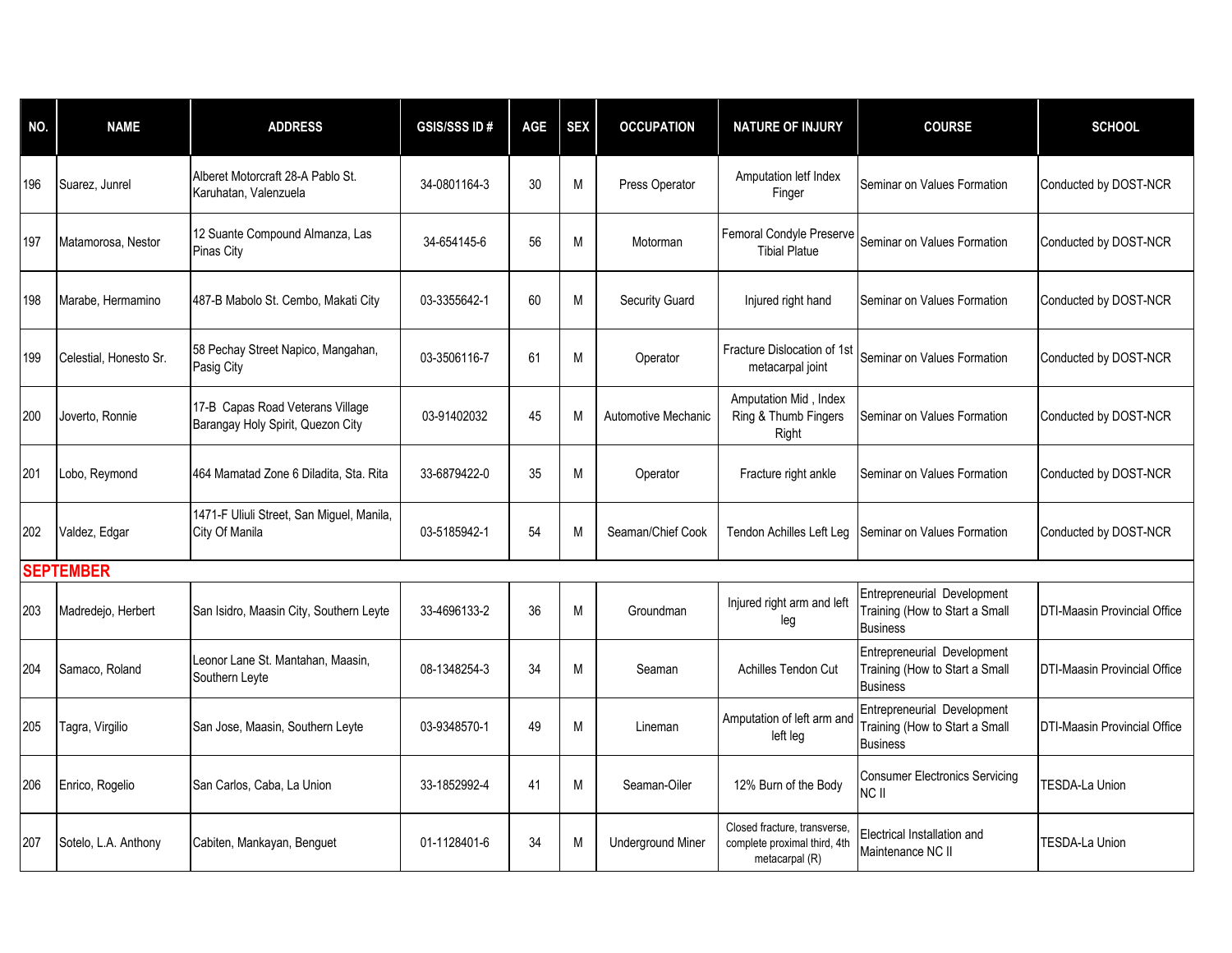| NO. | <b>NAME</b>            | <b>ADDRESS</b>                                                       | <b>GSIS/SSS ID#</b> | <b>AGE</b> | <b>SEX</b> | <b>OCCUPATION</b>          | <b>NATURE OF INJURY</b>                                                | <b>COURSE</b>                                                                 | <b>SCHOOL</b>      |
|-----|------------------------|----------------------------------------------------------------------|---------------------|------------|------------|----------------------------|------------------------------------------------------------------------|-------------------------------------------------------------------------------|--------------------|
| 208 | Inga-an, Joseph        | Paco, Mankayan, Benguet                                              | 01-0747923-3        | 49         | M          | Mucker                     | Spinal vertebra L3-L5;<br>lower extremities                            | Small Business Management and<br><b>Financial Literacy</b>                    | DTI-Benguet        |
| 209 | Monis, Ricardo         | 5 Purok Sadio, Loakan Proper, Baguio<br>City                         | 01-0674149-6        | 56         | M          | Security Guard             | Right knee injury                                                      | Small Business Management and<br><b>Financial Literacy</b>                    | DTI-Benguet        |
| 210 | Lucero, Dexter John    | Philex Mines, Tuba, Benguet                                          | 01-1025452-9        | 39         | M          | Slicer Operator            | Amputation of right arm                                                | Small Business Management and<br><b>Financial Literacy</b>                    | DTI-Benguet        |
| 211 | Valenciano, Joseph Lee | Upper Chapis Village Bakakeng Central<br>Marcos Highway, Baguio City | 01-0805015-6        | 50         | M          | <b>Bus Driver</b>          | Head injury                                                            | Small Business Management and<br><b>Financial Literacy</b>                    | DTI-Benguet        |
| 212 | Bestre, Robles         | #207 Lablab II Camp 4 Kennon Rd,<br>Tuba, Benguet                    | 01-0754686-5        | 57         | M          | Welder/Mechanic            | Corneal laceration with<br>possible traumatic cataract                 | Small Business Management and<br><b>Financial Literacy</b>                    | DTI-Benguet        |
| 213 | Barbado, Daniel        | San Maximo, Natividad, Pangasinan                                    | 01-068986-6         | 53         | M          | Miner                      | Hearing loss                                                           | Small Business Management and<br><b>Financial Literacy</b>                    | DTI-Benguet        |
| 214 | Pagaduan, Elpidio Jr.  | Mamat-ing, Naguilian, La Union                                       | 01-0736856-4        | 52         | M          | <b>LHD Operator</b>        | Left blunt renal trauma                                                | Small Business Management and<br>Financial Literacy                           | <b>DTI-Benguet</b> |
| 215 | Merciales, Arlene      | 026-A Purok Sadjo, Loakan Proper,<br><b>Baguio City</b>              | 01-0873205-0        | 44         | F          | <b>Production Operator</b> | Lateral epicondylitis, left<br>4th finger                              | Small Business Management and<br><b>Financial Literacy</b>                    | DTI-Benguet        |
| 216 | Dulatre, Cecilia       | 69 Purok Pidawan, Loakan prope,<br><b>Baguio City</b>                | 01-0663443-5        | 55         | F          | Machine Operator           | Fracture, close complete,<br>undispalced base of 5th<br>metatarsal (R) | Small Business Management and<br><b>Financial Literacy</b>                    | <b>DTI-Benguet</b> |
| 217 | Juanillo, Percival     | 236-A Mandug, Davao City                                             | 09-1472581-1        | 46         | M          | Seafarer                   | Lumbar Spine                                                           | <b>Entrepreneurial Development</b><br><b>Training and Financial Awareness</b> | NRCO XI            |
| 218 | Silvosa, Johny         | Km. 22 Los Amigos, Calinan, Davao City                               | 09-1400816-9        | 44         | M          | Security Guard             | Fractured Right Leg                                                    | <b>Entrepreneurial Development</b><br><b>Training and Financial Awareness</b> | NRCO XI            |
| 219 | Curaming, Avelino      | Prk. Salvacion, Panabo City                                          | 09-2337302-1        | 47         | M          | Stevedore                  | Fractured Right Leg                                                    | <b>Entrepreneurial Development</b><br><b>Training and Financial Awareness</b> | NRCO XI            |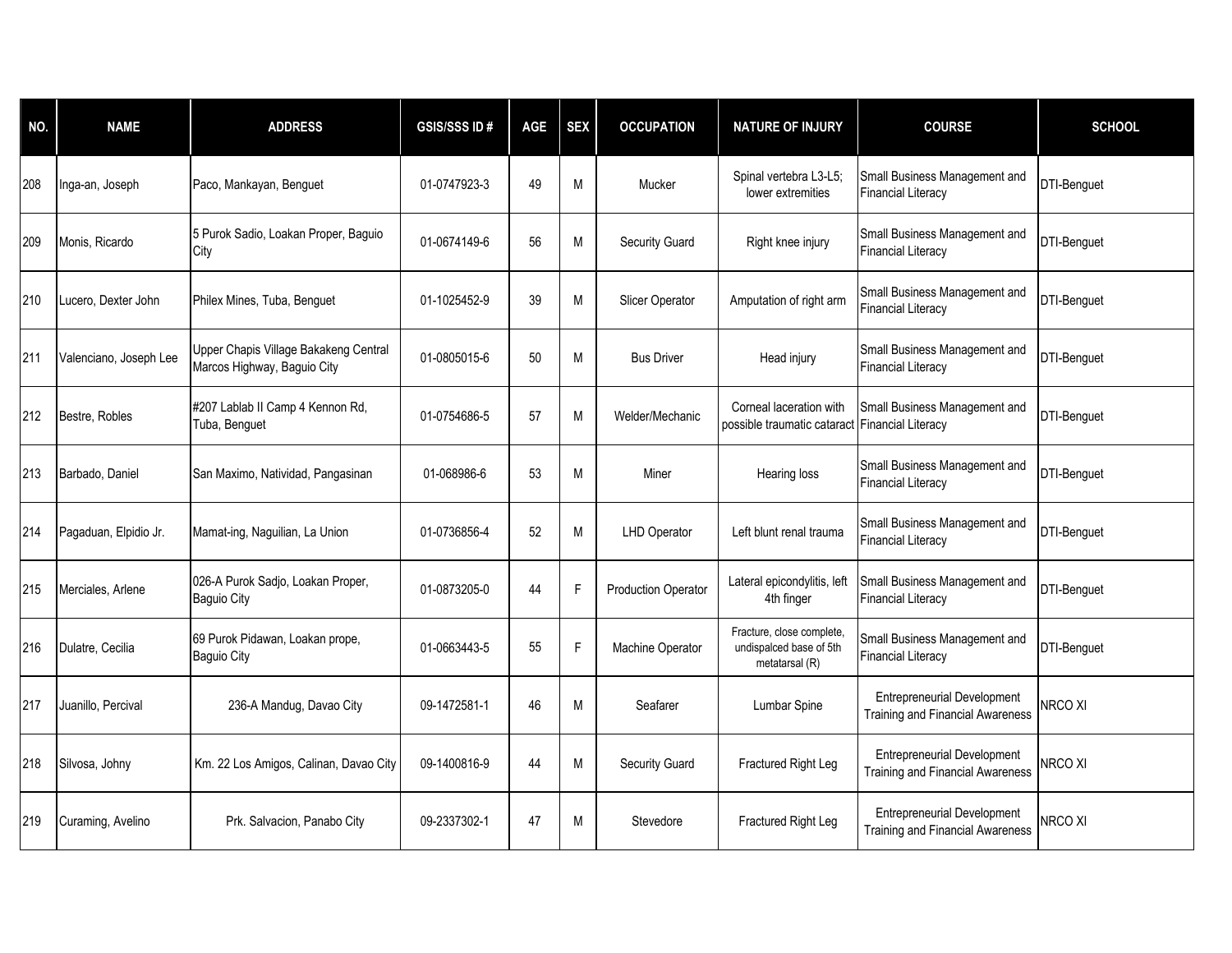| NO. | <b>NAME</b>          | <b>ADDRESS</b>                                                | <b>GSIS/SSS ID#</b> | <b>AGE</b> | <b>SEX</b> | <b>OCCUPATION</b>       | <b>NATURE OF INJURY</b>                                     | <b>COURSE</b>                                                                 | <b>SCHOOL</b>        |
|-----|----------------------|---------------------------------------------------------------|---------------------|------------|------------|-------------------------|-------------------------------------------------------------|-------------------------------------------------------------------------------|----------------------|
| 220 | Gelveson, John       | Villa Paraiso Subdivision, Tagum City                         | 09-2628685-6        | 33         | M          | Harvester               | Right hand ulnar nerve                                      | <b>Entrepreneurial Development</b><br><b>Training and Financial Awareness</b> | <b>NRCO XI</b>       |
| 221 | Dayon, Vergelio      | Juan dela Cruz St., Davao City                                | 09-2661066-8        | 36         | M          | Security Officer        | Fractured Left arm and<br>Leg                               | <b>Entrepreneurial Development</b><br><b>Training and Financial Awareness</b> | NRCO XI              |
| 222 | Quiros, Abelardo Jr. | Lot 8 Crispino Simple Subd. Brgy. Tres<br>de Mayo, Digos City | 09-2214886-2        | 37         | M          | Collector               | Lumbar Spine                                                | <b>Entrepreneurial Development</b><br><b>Training and Financial Awareness</b> | <b>NRCO XI</b>       |
| 223 | Alvarado, Jerry      | Prk. Marang, Cagangohan, Panabo City                          | 09-2854673-0        | 44         | M          | <b>Machine Operator</b> | Lumbar Spine                                                | <b>Entrepreneurial Development</b><br>Training and Financial Awareness        | <b>NRCO XI</b>       |
| 224 | Cabacang, Nestor     | Prk. 5-A Tubod, Carmen, Davao del<br>Norte                    | 09-0750416-2        | 55         | M          | <b>Bud Injector</b>     | Fractured Left Leg                                          | <b>Entrepreneurial Development</b><br><b>Training and Financial Awareness</b> | NRCO XI              |
| 225 | Naraga, Eleuterio    | Freedom village, San Antonio Agdao,<br>Davao City             | 09-0519228-8        | 60         | M          | Electrician             | Fractured left Knee                                         | <b>Entrepreneurial Development</b><br><b>Training and Financial Awareness</b> | <b>NRCO XI</b>       |
| 226 | Magliwanas, Bryan    | YCF Brgy. Fatima, San Antonio, Agdao,<br>Davao City           | 09-3465032-2        | 25         | M          | Framer                  | Amputated Right Thumb,<br>Index, Middle and Ring<br>Fingers | <b>Entrepreneurial Development</b><br>Training and Financial Awareness        | NRCO XI              |
|     | <b>OCTOBER</b>       |                                                               |                     |            |            |                         |                                                             |                                                                               |                      |
| 227 | Collado, Vladimir    | 5 Raymundo St. Pandayan I<br>Meycauayan, Bulacan              | 33-8611068-2        | 35         | M          | Welder                  | Amputation of right index<br>and middle finger              | Diesel Mechanic Course                                                        | <b>TESDA-Bulacan</b> |
| 228 | Torres, Danilo       | 0117 Gatbuca, Calumpit, Bulacan                               | 02-0554265-1        | 51         | M          | <b>Bus Inspector</b>    | <b>Pulmonary Tuberculosis</b>                               | <b>Small Business Management</b>                                              | DTI-Bulacan          |
| 229 | Caparas, Joewel      | 0371 Caniogan, Calumpit, Bulacan                              | 33-8043637-5        | 34         | M          | <b>Production Staff</b> | 3rd degree burn of upper<br>body                            | <b>Small Business Management</b>                                              | <b>DTI-Bulacan</b>   |
| 230 | Torres, Rogelio      | 180 Dampul 2nd B Pulilan, Bulacan                             | 03-9683999-8        | 47         | M          | Pipe Fitter             | Spinal Injury                                               | Small Business Management                                                     | <b>DTI-Bulacan</b>   |
| 231 | Abonales, Diego      | Brgy. Nueva Union, Passi City, Iloilo                         | 06-1329052-4        | 43         | M          | Seaman                  | Chronic impingement<br>sydrome, right shoulder              | Commercial Bread Making and<br><b>Bakery Management</b>                       | NEGOSKWELA           |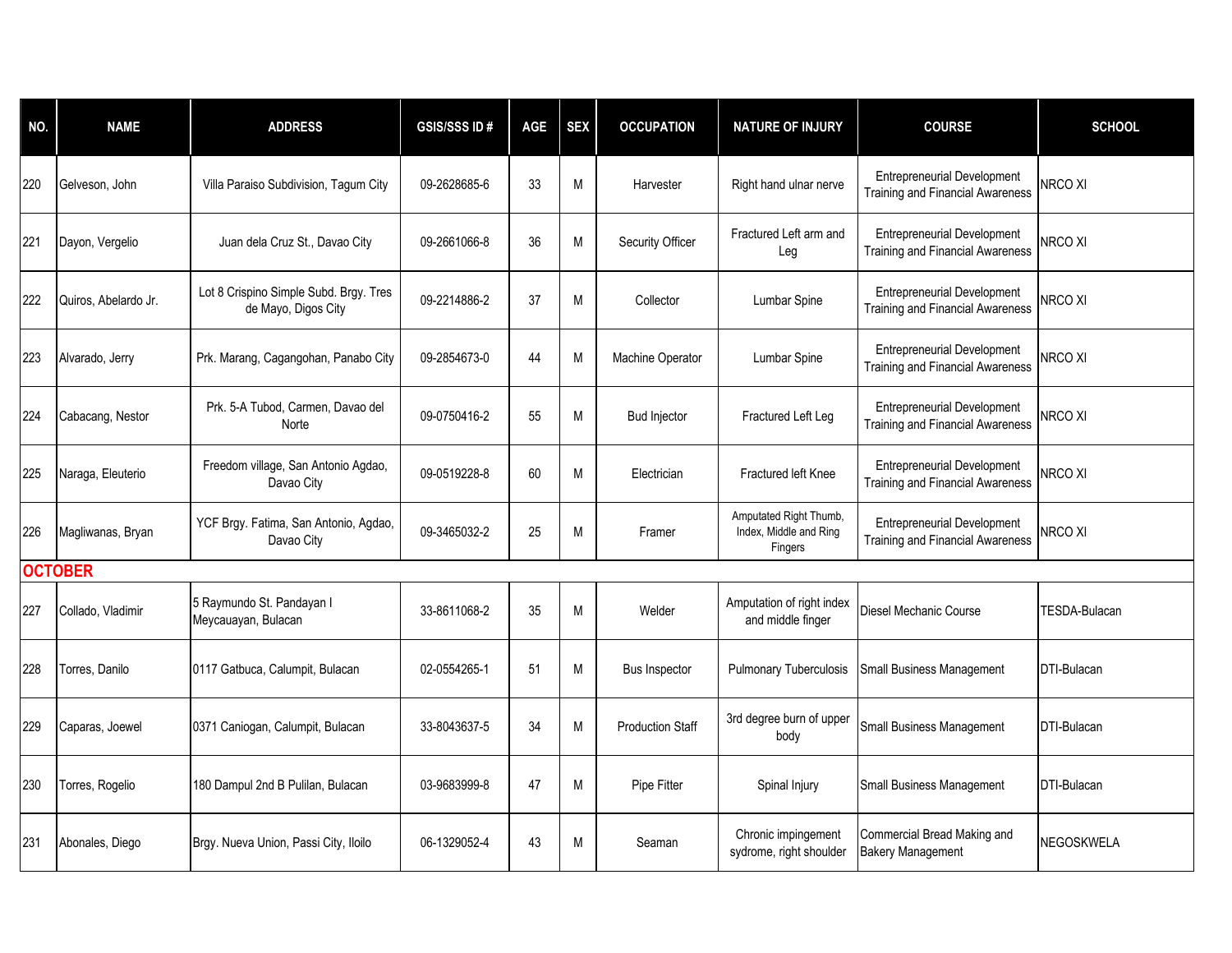| NO. | <b>NAME</b>          | <b>ADDRESS</b>                                                         | <b>GSIS/SSS ID#</b> | <b>AGE</b> | <b>SEX</b> | <b>OCCUPATION</b>        | <b>NATURE OF INJURY</b>                             | <b>COURSE</b>                                               | <b>SCHOOL</b>      |
|-----|----------------------|------------------------------------------------------------------------|---------------------|------------|------------|--------------------------|-----------------------------------------------------|-------------------------------------------------------------|--------------------|
| 232 | Pangwe, Cirilo       | Tuba, Benguet                                                          | 01-0328041-3        | 65         | M          | <b>Underground Miner</b> | Lumbosacral Disc<br>Protrusion                      | Small Business Management and<br><b>Financial Literacy</b>  | DTI-Benguet        |
| 233 | Magbanua, Reggie     | 673 San Vicente Ferrer Brgy. Real,<br>Calamba City, Laguna             | 04-1429130-8        | 33         | M          | Seaman                   | Lower back disc bulge                               | Cellphone Technician Course                                 | TESDA-4A           |
| 234 | Principe, Fernando   | B9 L28 Garden Homes Subd. Brgy. San<br>Cristobal, Calamba City, Laguna | 03-5132446-4        | 56         | M          | Carpenter                | Blind (right eye)                                   | Small Business Management and<br><b>Financial Awareness</b> | DOLE IV-A and NRCO |
| 235 | Petisme, Sherwin     | B51 L12 Kapayapaan Village Palao,<br>Canlubang, Calamba City, Laguna   | 33-3725350-1        | 39         | M          | <b>Chief Cook</b>        | Lower Lumbar Backpain                               | Small Business Management and<br><b>Financial Awareness</b> | DOLE IV-A and NRCO |
| 236 | Cayabyab, Eric       | B1 L2 Brgy. Don Jose Sta. Rosa City,<br>Laquna                         | 02-3256397-5        | 33         | M          | Loader                   | L1, L4, L5                                          | Small Business Management and<br><b>Financial Awareness</b> | DOLE IV-A and NRCO |
| 237 | Reyes, Antonio       | 30 Lambac, Mabitac, Laguna                                             | 03-5857310-8        | 54         | M          | Fitter                   | Lower back pain                                     | Small Business Management and<br><b>Financial Awareness</b> | DOLE IV-A and NRCO |
| 238 | Moralde, Ronald      | 8A Oliver Compound, Landagan, San<br>Pedro, Laguna                     | 33-1311513-9        | 43         | M          | <b>Bus Driver</b>        | Amputation of right leg                             | Small Business Management and<br><b>Financial Awareness</b> | DOLE IV-A and NRCO |
| 239 | Aguilar, Reymart     | B27 I36 Hongkong Village Brgy. Banay-<br>banay, Cabuyao, Laguna        | 34-3807608-7        | 26         | M          | Machine Operator         | Amputation of left hand                             | Small Business Management and<br><b>Financial Awareness</b> | DOLE IV-A and NRCO |
| 240 | Kamensa, Richard     | B8 L6 Analao Heights Brgy. Anilao<br>Proper, Lipa City, Batangas       | 09-1947454-9        | 44         | M          | Sales Agent              | Amputation of left leg                              | Small Business Management and<br><b>Financial Awareness</b> | DOLE IV-A and NRCO |
| 241 | Estandarte, Marciano | B26 I8 Vesta Plains, Majada-in,<br>Calamba, Laguna`                    | 03-9501358-2        | 46         | M          | Machine Operator         | Amputation of right hand                            | Small Business Management and<br><b>Financial Awareness</b> | DOLE IV-A and NRCO |
| 242 | Carulla, Daniel      | Dumagat Ventures Compound, Bagong<br>Silang Sala, Cabuyao, Laguna      | 33-3716719-2        | 41         | M          | Machine Operator         | Amputation of left thumb,<br>inex and middle finger | Small Business Management and<br><b>Financial Awareness</b> | DOLE IV-A and NRCO |
| 243 | Reodique, Cipriano   | 069 Sto. Domingo St. Purok Dama De<br>Noche, Ubaliw Polangui, Albay    | 03-3693328-1        | 57         | M          | Security Guard           | Cerebrovascular Accident                            | Basic Retail & Category<br>Management                       | DOLE RO5           |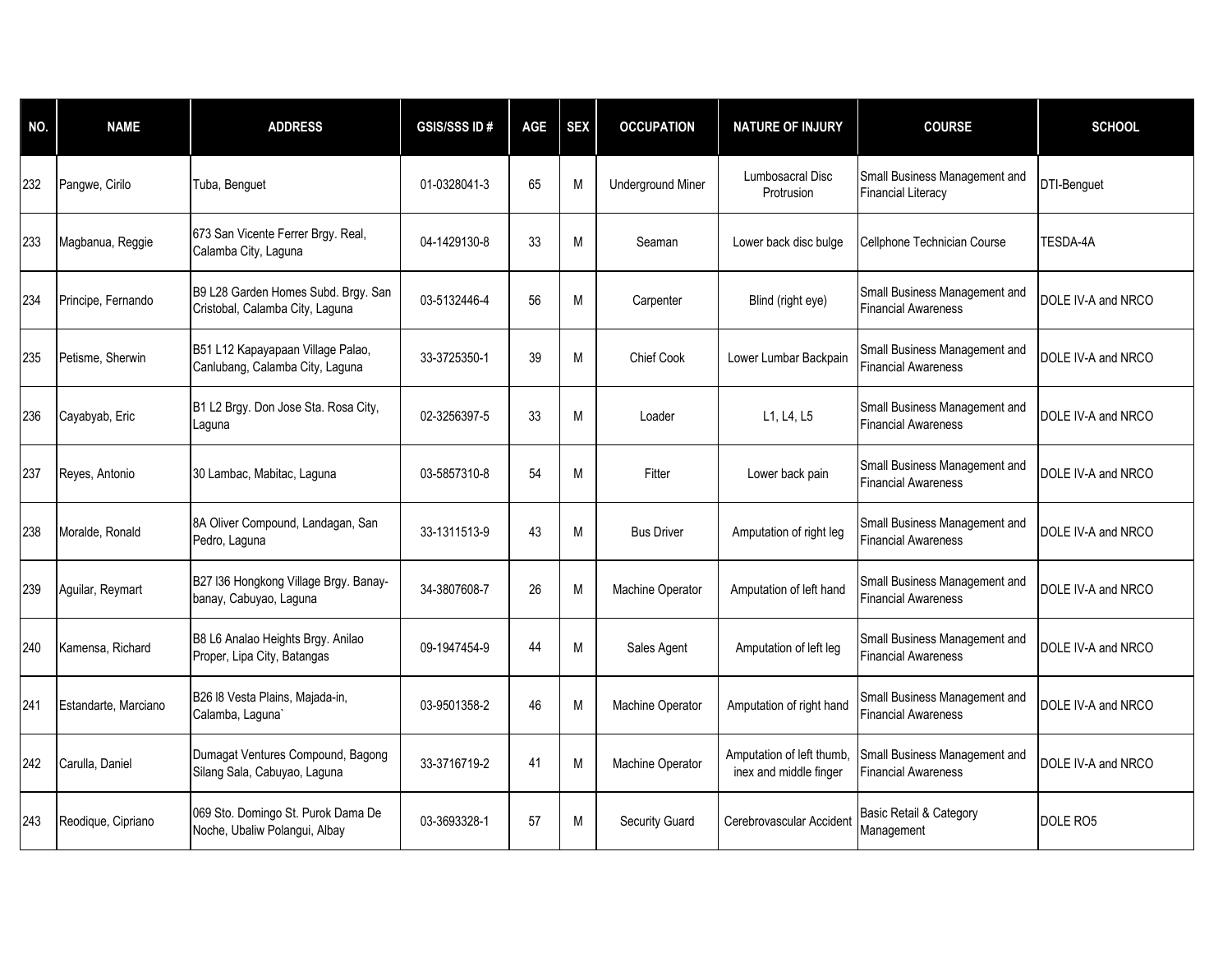| NO. | <b>NAME</b>          | <b>ADDRESS</b>                                                                          | <b>GSIS/SSS ID#</b> | <b>AGE</b> | <b>SEX</b> | <b>OCCUPATION</b>         | <b>NATURE OF INJURY</b>                                  | <b>COURSE</b>                                                       | <b>SCHOOL</b>                        |
|-----|----------------------|-----------------------------------------------------------------------------------------|---------------------|------------|------------|---------------------------|----------------------------------------------------------|---------------------------------------------------------------------|--------------------------------------|
| 244 | Guitierrez, Ruben    | Phase 5 Bulan, Sorsogon                                                                 | 03-7444570-2        | 51         | М          | Security Guard            | Amputation of Below the<br>Knee (L)                      | Basic Retail & Category<br>Management                               | DOLE RO5                             |
| 245 | Miralles, Jonathan   | Unit #8 Mam Lai Apartment Abella St.<br>Villa Sorabella Concepcion Grande,<br>Naga City | 33-3471116-9        | 44         | M          | Bosun-Seaman              | <b>Terminal Flexion Painful</b><br><b>Hydrops</b>        | Basic Retail & Category<br>Management                               | DOLE RO5                             |
| 246 | Borilla. Melanio Jr. | Purok I Tagas, Tabaco City, Albay                                                       | 03-1263436-8        | 74         | M          | <b>Operation Manager</b>  | Cerebrovascular Accident                                 | Basic Retail & Category<br>Management                               | DOLE RO5                             |
| 247 | Binabise, Joseph     | RHU Compund, Poblacion, Mankayan,<br>Benguet                                            | 01-10791459-4       | 56         | M          | Maintenance               | Spinal Cord Injury L3 with<br>Cauda Equina Syndrome      | Small Business Management and<br><b>Financial Literacy</b>          | <b>DTI-Benquet</b>                   |
| 248 | Aboc, Jay Mark       | Phase 8 Tinago, Matabao, Buenavista,<br>Agusan del Norte                                | 08-2484104-7        | 22         | M          | <b>Assistant Operator</b> | Amputation of left index<br>finger                       | Small Business Management and<br><b>Financial Awareness Seminar</b> | DOLE-NRCO                            |
|     | <b>NOVEMBER</b>      |                                                                                         |                     |            |            |                           |                                                          |                                                                     |                                      |
| 249 | Ong, Jorge           | Blk 7 lot 2 Magnolia St. Balangkas<br>Valenzuela                                        | 33-1400020-1        | 44         | M          | Oiler                     | Fractured Hip Joint                                      | Latte Machine Course                                                | Seamac Int'l Training Institue       |
| 250 | Pinera, Crisanto     | 27 A & W Subdivision Phase 4 Guiwan.<br>Zamboanga City                                  | 03-4360784-3        | 59         | M          | <b>Operations Manager</b> | Fractured (L) lumbar and<br>$(R)$ arm                    | Tailoring NC II                                                     | Western Mindanao State<br>University |
| 251 | Francisco, Edilberto | Calle San Miguel, Ayala, Zamboanga<br>City                                              | 10-0552599-0        | 41         | M          | Paletizer Operator        | Radial-Ulnar Neuropathy                                  | Tailoring NC II                                                     | Western Mindanao State<br>University |
| 252 | Enriquez, Wilson     | Tugbungan, Zamboanga City                                                               | 10-0761992-7        | 30         | M          | Carpenter/Welder          | Amputation below elbow<br>(L), amputation above<br>elbow | Tailoring NC II                                                     | Western Mindanao State<br>University |
| 253 | Damiles, Mercy       | 126 Apolinario Loop, Guiwan,<br>Zamboanga City                                          | 10-0769612-8        | 28         | F          | Lady Guard                | Lacerated wound withh<br>hematoma                        | Dress Making NC II                                                  | Western Mindanao State<br>University |
| 254 | Noot, Raymund        | Petron, Tumaga, Zamboanga City                                                          | 10-1207770-3        | 25         | M          | Bodegero                  | Below knee amputation (R) Dress Making NC II             |                                                                     | Western Mindanao State<br>University |
| 255 | Duran, Ronan         | Purok 7 Tungao, Butuan City                                                             | 08-0870674-2        | 40         | M          | Seaman                    | <b>Lumbar Disc Herniation</b>                            | Small Business Management and<br><b>Financial Awareness Seminar</b> | DOLE-NRCO                            |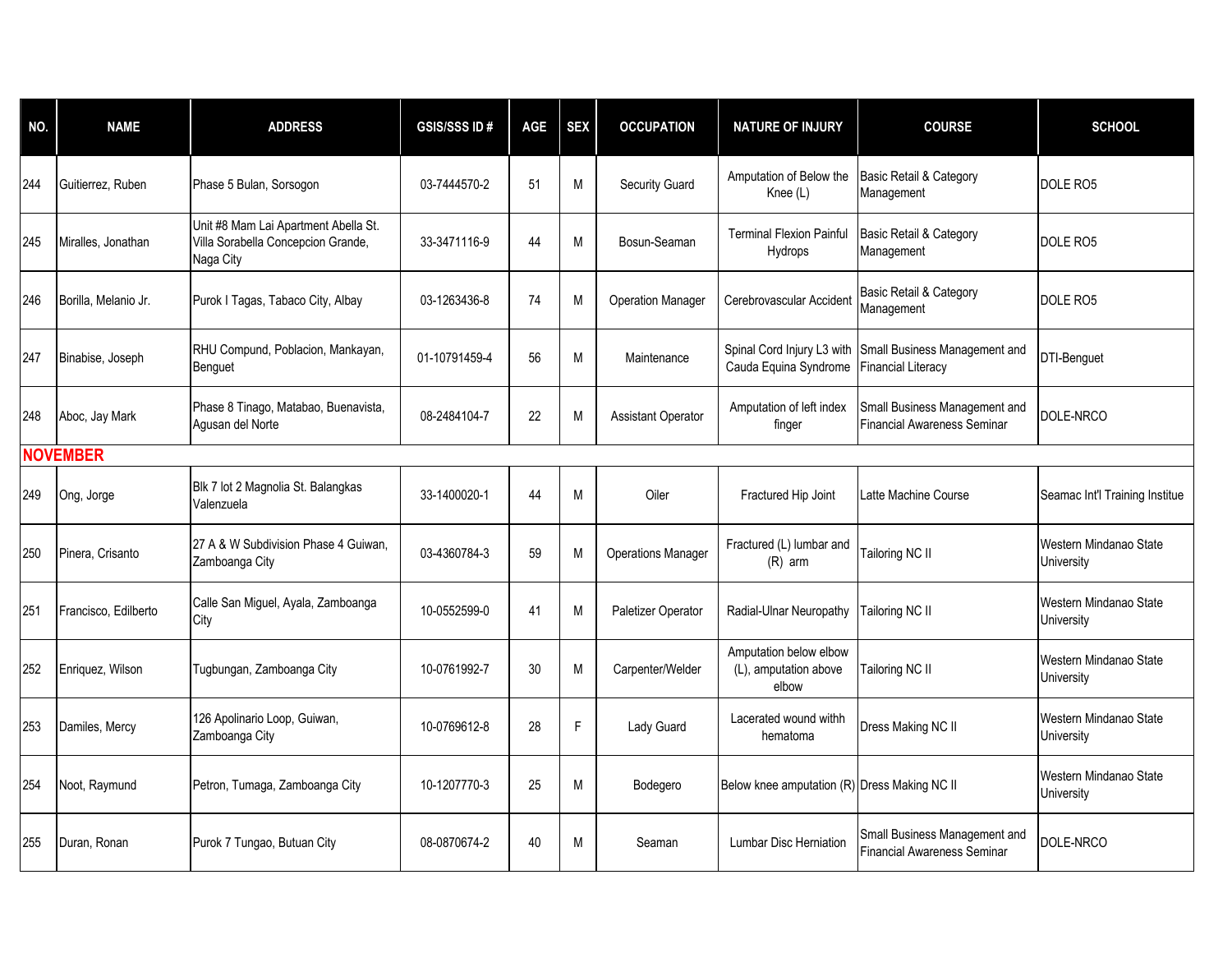| NO. | <b>NAME</b>           | <b>ADDRESS</b>                                        | <b>GSIS/SSS ID#</b> | AGE | <b>SEX</b> | <b>OCCUPATION</b>          | <b>NATURE OF INJURY</b>                              | <b>COURSE</b>                                                            | <b>SCHOOL</b>                      |
|-----|-----------------------|-------------------------------------------------------|---------------------|-----|------------|----------------------------|------------------------------------------------------|--------------------------------------------------------------------------|------------------------------------|
| 256 | Duran, Winefredo      | Phase 14 Upper Mandagan, San<br>Vicente, Butuan City  | 09-1061937-4        | 50  | M          | Seaman                     | Subpectoral biceps<br>Tenodesis                      | Small Business Management and<br><b>Financial Awareness Seminar</b>      | DOLE-NRCO                          |
| 257 | Ildefonso, Reynaldo   | Brgy. Balaoang, Paniqui, Tarlac                       | 03-9832018-8        | 48  | M          | Carpenter                  | Eye Injury (L)                                       | <b>Consumer Electronics Servicing</b><br>NC II                           | Paniqui Institute of<br>Technology |
|     | <b>DECEMBER</b>       |                                                       |                     |     |            |                            |                                                      |                                                                          |                                    |
| 258 | Dosdos, Henry         | World Vision Village, Brgy. Linao, Ormoc<br>City      | 06-0927627-7        | 53  | M          | Seaman                     | Amputation of Arms (L &<br>R)                        | Small Business Management and<br>Financial Literacy/Basic<br>Bookkeeping | LGU-Ormoc City                     |
| 259 | Dacumos, Lorenzo Jr.  | San Juan, La Union                                    | 01-0880098-2        | 49  | M          | General Electrician        | <b>Comminuted Fracture</b><br><b>Distal Phalanx</b>  | Small Business Management and<br><b>Financial Literacy</b>               | DTI-Benguet                        |
| 260 | Niturada, Conrado     | Sitio Bucot Rosario, Pozorubio,<br>Pangasinan         | 02-0406498-1        | 56  | M          | Miner                      | Noise Induces Hearing<br>Loss (left ear)             | Small Business Management and<br><b>Financial Literacy</b>               | DTI-Benguet                        |
| 261 | Soriano, Sofronio Jr. | Long-long La Trinidad, Benguet                        | 01-0301169-5        | 58  | M          | Underground<br>Maintenance | Spondylosis and Noise-<br>Induced Hearing Loss       | Small Business Management and<br><b>Financial Literacy</b>               | DTI-Benguet                        |
| 262 | Kiangan, Jess         | Paco, Mankayan, Benguet                               | 01-1062044-8        | 42  | M          | Mucker                     | Spine Injury                                         | <b>Hog Raising</b>                                                       | B-Meg Mankayan, Benguet            |
| 263 | Baybaya, Teofilo      | Belantian, Tabio, Mankayan, Benguet                   | 01-0632829-1        | 55  | M          | Miner                      | Fractured left leg                                   | <b>Hog Raising</b>                                                       | B-Meg Mankayan, Benguet            |
| 264 | Aisa May Bulwag       | B11 L5 Cambridge Subd. Iponan,<br>Cagayan de Oro City | 08-1645105-0        | 28  | F          | <b>Store Supervisor</b>    | Fracture left femur                                  | <b>Entrepreneuiral Development</b><br>Seminar                            | DTI-Cagayan de Oro City            |
| 265 | Juanito Flores        | Zone 7 Agusan, Cagayan de Oro City                    | 08-0663239-7        | 58  | M          | <b>Boom Spray Driver</b>   | Fractured left leg                                   | <b>Entrepreneuiral Development</b><br>Seminar                            | DTI-Cagayan de Oro City            |
| 266 | Jebson Igloria        |                                                       |                     |     | M          |                            |                                                      | <b>Entrepreneuiral Development</b><br>Seminar                            | DTI-Cagayan de Oro City            |
| 267 | Alan Galamgam         | Macasandic, Cagayan de Oro City                       | 08-1035280-9        | 47  | M          | Capenter                   | Fracture closed inferarticular<br>dist'n radius left | <b>Entrepreneuiral Development</b><br>Seminar                            | DTI-Cagayan de Oro City            |